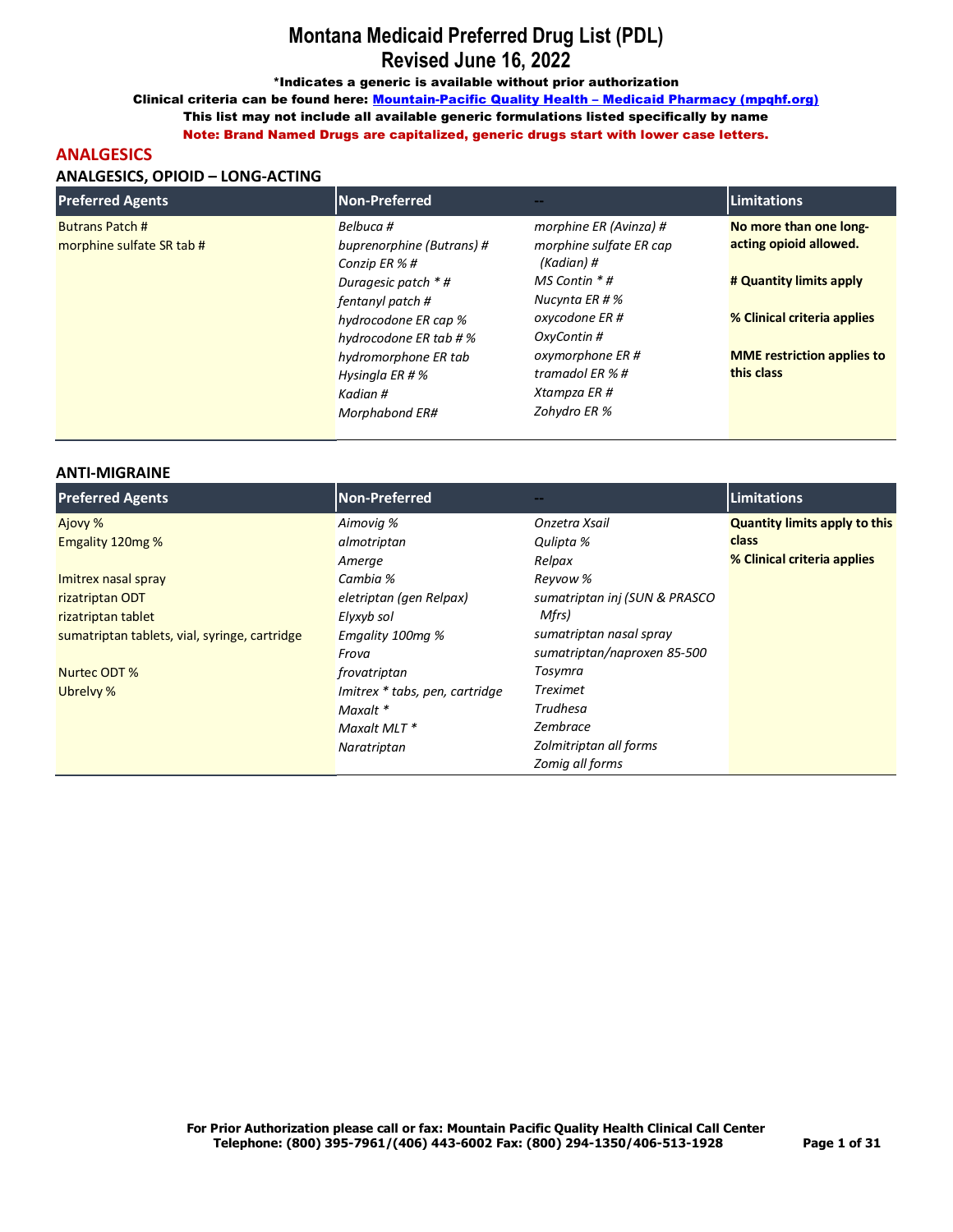\*Indicates a generic is available without prior authorization

Clinical criteria can be found here: Mountain-Pacific Quality Health - Medicaid Pharmacy (mpqhf.org)

This list may not include all available generic formulations listed specifically by name

Note: Brand Named Drugs are capitalized, generic drugs start with lower case letters.

| <b>Preferred Agents</b>                   | <b>Non-Preferred</b>                    |                              | <b>Limitations</b>          |
|-------------------------------------------|-----------------------------------------|------------------------------|-----------------------------|
| Celecoxib 100mg and 200mg                 | Arthrotec                               | <b>Licart Patch</b>          | Trial of 2 preferred agents |
| diclofenac 1% gel RX (generic Voltaren) # | Celebrex*                               | meclofenamate                | required                    |
| diclofenac sodium EC/DR                   | celecoxib 50mg and 400mg                | mefenamic acid               |                             |
| ibuprofen tablet Rx                       | Daypro                                  | meloxicam cap (gen Vivlodex) | # Quantity limits apply     |
| indomethacin capsule IR                   | diclofenac potassium                    | Mobic                        |                             |
| ketorolac (oral) #                        | diclofenac sodium ER/SR                 | nabumetone                   | % Clinical criteria applies |
| meloxicam tablet                          | diclofenac sodium /misoprostol          | Nalfon                       |                             |
| naproxen tablet (Naprosyn)                | diclofenac topical & transdermal        | Naprelan                     |                             |
| sulindac                                  | # (except 1% gel)                       | naproxen EC                  |                             |
| Voltaren 1% gel Rx #                      | diflunisal                              | naproxen sodium Rx (gen      |                             |
|                                           | <b>Duexis</b>                           | Anaprox)                     |                             |
|                                           | Elyxyb sol                              | naproxen susp                |                             |
|                                           | etodolac                                | naprox/esomep (gen Vimovo) % |                             |
|                                           | etodolac tab SR                         | oxaprozin                    |                             |
|                                           | Feldene                                 | Pennsaid #                   |                             |
|                                           | fenoprofen                              | piroxicam                    |                             |
|                                           | Flector#                                | Qmiiz ODT                    |                             |
|                                           | flurbiprofen                            | Relafen DS                   |                             |
|                                           | ibuprofen susp                          | Sprix %                      |                             |
|                                           | ibuprofen/famotidine (gen               | <b>Tivorbex</b>              |                             |
|                                           | Duexis)                                 | tolmetin sodium              |                             |
|                                           | Indocin supp/susp                       | Vimovo %                     |                             |
|                                           | indomethacin capsule ER                 | Vivlodex                     |                             |
|                                           | ketoprofen/ER                           | Zipsor %                     |                             |
|                                           | ketorolac tromethamine (gen<br>Sprix) % | Zorvolex                     |                             |

#### **NEUROPATHIC PAIN**

| <b>Preferred Agents</b>                                                                                                                                       | Non-Preferred                                                                                                   | --                                                                                                                                                     | <b>Limitations</b>                                                                                                                                            |
|---------------------------------------------------------------------------------------------------------------------------------------------------------------|-----------------------------------------------------------------------------------------------------------------|--------------------------------------------------------------------------------------------------------------------------------------------------------|---------------------------------------------------------------------------------------------------------------------------------------------------------------|
| duloxetine (all except 40mg)<br>gabapentin capsule $\mu$ #<br>gabapentin solution $\mu$ #<br>gabapentin tablet $\mu$ #<br>Lidoderm#<br>Lyrica Capsule $\mu$ # | Cymbalta *<br>Drizalma sprinkle<br>duloxetine 40 mg cap<br>Gralise % µ<br>Horizant % $\mu$<br>lidocaine patch # | Lyrica solution $\%$ $\mu$<br>Lyrica CR µ<br>Neurontin µ<br>pregabalin caps/solution $\mu$<br>pregabalin ER µ<br><b>Outenza</b><br>Savella %<br>Ztlido | % Clinical criteria applies<br>µ Cross Duplication not<br>allowed<br># Quantity limits apply<br>Cymbalta/duloxetine/<br>Savella concurrent use not<br>allowed |

#### **OPIOID REVERSAL AGENTS**

| <b>Preferred Agents</b>   | <b>Non-Preferred</b><br>$-$ | <b>Limitations</b> |
|---------------------------|-----------------------------|--------------------|
| naloxone syringe          | Kloxxado                    | N/A                |
| naloxone vial             | naloxone nasal spray        |                    |
| <b>Narcan Nasal Spray</b> | Zimhi                       |                    |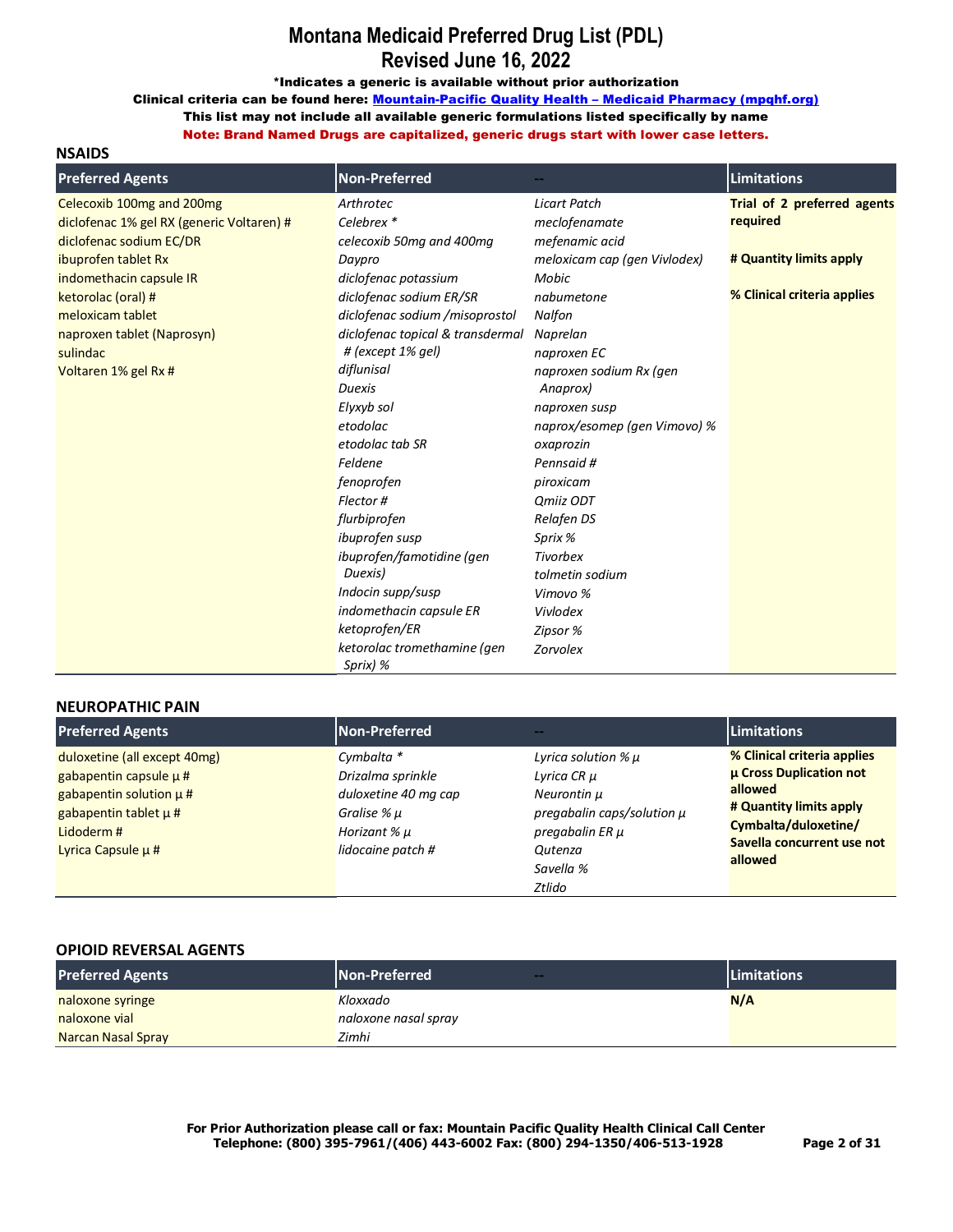\*Indicates a generic is available without prior authorization

Clinical criteria can be found here: Mountain-Pacific Quality Health - Medicaid Pharmacy (mpqhf.org) This list may not include all available generic formulations listed specifically by name Note: Brand Named Drugs are capitalized, generic drugs start with lower case letters.

#### **SUBSTANCE USE DISORDER TREATEMENTS**

| <b>Preferred Agents</b> | Non-Preferred             | --         | <b>Limitations</b>          |
|-------------------------|---------------------------|------------|-----------------------------|
| naltrexone              | <b>Bunavail</b> %         | Lucemyra % | % Clinical criteria applies |
| Suboxone Film %         | buprenorphine SL %        | Zubsolv %  |                             |
|                         | buprenorphine/naloxone SL |            |                             |
|                         | films/tabs %              |            |                             |

### **ANTI-INFECTIVES**

### **ANTIOBIOTICS: 2ND GENERATION QUINOLONES**

| <b>Preferred Agents</b> | <b>Non-Preferred</b> | --        | <b>Limitations</b> |
|-------------------------|----------------------|-----------|--------------------|
| Cipro suspension        | Cipro tabs *         | ofloxacin | N/A                |
| ciprofloxacin tablet    | ciprofloxacin susp   |           |                    |
|                         |                      |           |                    |

#### **ANTIBIOTICS: 3RD GENERATION QUINOLONES**

| <b>Preferred Agents</b> | <b>Non-Preferred</b> | ---                   | <b>Limitations</b> |
|-------------------------|----------------------|-----------------------|--------------------|
| levofloxacin tablet     | Baxdela              | Levofloxacin solution | N/A                |
|                         |                      | moxifloxacin          |                    |

## **ANTIBIOTICS, GI**

| <b>Preferred Agents</b> | Non-Preferred             | $\sim$                        | <b>Limitations</b>          |
|-------------------------|---------------------------|-------------------------------|-----------------------------|
| Firvang soln            | Aemcolo                   | Solosec                       | % Clinical criteria applies |
| metronidazole tablet    | Dificid tab/susp %        | Vancocin                      |                             |
| tinidazole              | Flagyl                    | vancomycin HCl                |                             |
|                         | metronidazole capsule     | vancomycin soln (gen Firvang) |                             |
|                         | neomycin sulfate          | Xifaxan %                     |                             |
|                         | nitazoxanide (gen Alinia) |                               |                             |
|                         | paromomycin               |                               |                             |

#### **ANTIBIOTICS: INHALED**

| <b>Preferred Agents</b> | Non-Preferred   | --                    | <b>Limitations</b>                  |
|-------------------------|-----------------|-----------------------|-------------------------------------|
| <b>Bethkis</b>          | Arikayce        | Tobi Podhaler         | <b>Clinical criteria applies to</b> |
| <b>Kitabis</b>          | Cayston<br>Tobi | tobramycin inhalation | class                               |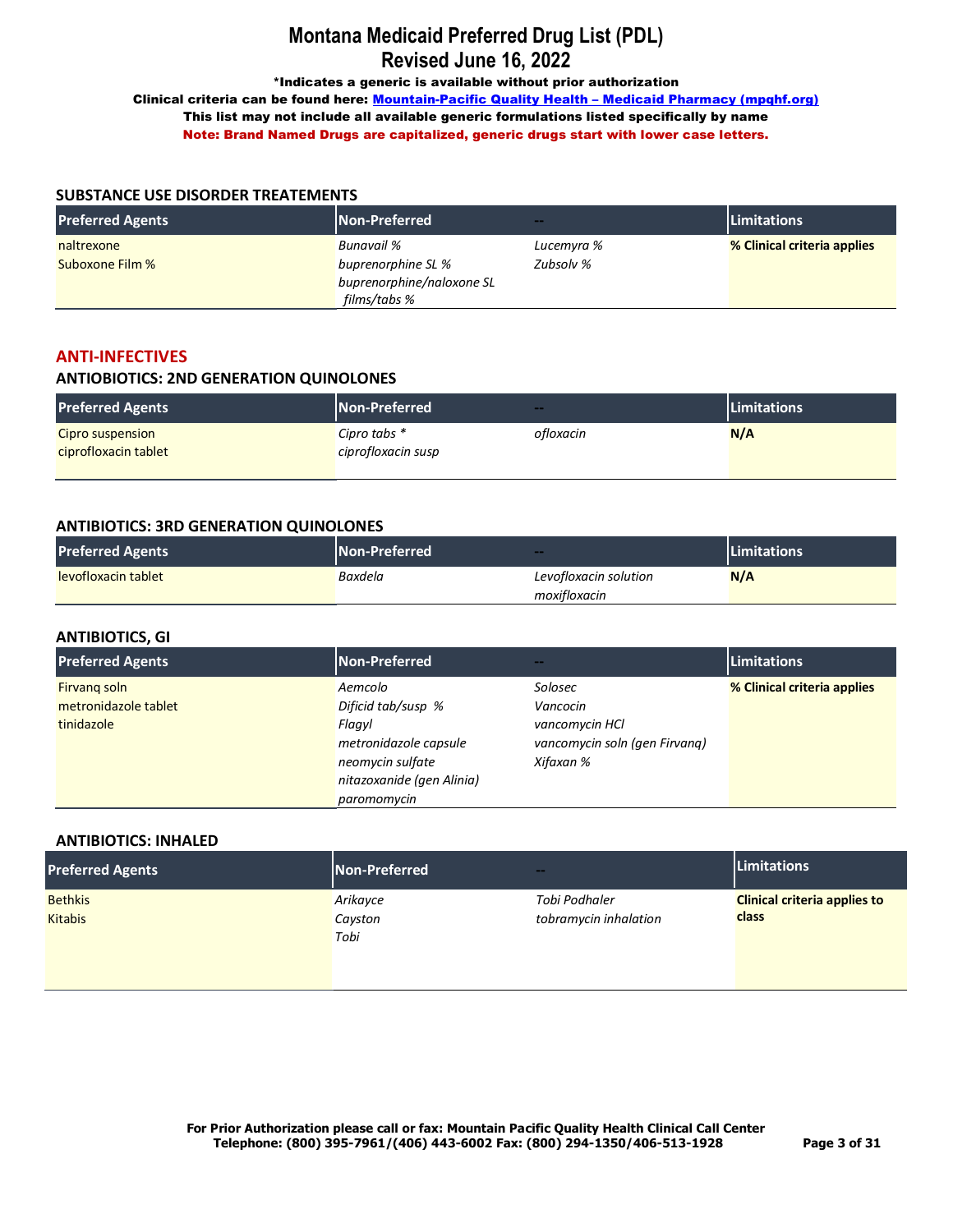\*Indicates a generic is available without prior authorization

Clinical criteria can be found here: Mountain-Pacific Quality Health - Medicaid Pharmacy (mpqhf.org) This list may not include all available generic formulations listed specifically by name Note: Brand Named Drugs are capitalized, generic drugs start with lower case letters.

### **ANTIBIOTICS: MACROLIDES/KETOLIDES**

| <b>Preferred Agents</b>        | <b>Non-Preferred</b> | --                                 | <b>Limitations</b> |
|--------------------------------|----------------------|------------------------------------|--------------------|
| azithromycin                   | clarithromycin ER    | erythromycin ES 400mg/5ml susp N/A |                    |
| clarithromycin                 | E.E.S. 400 filmtab   | erythromycin ES tablet             |                    |
| E.E.S. 200 suspension          | Ery-Ped susp         | erythromycin filmtab               |                    |
| erythromycin DR capsule        | Ery-Tab EC           | Zithromax *                        |                    |
| erythromycin ES 200mg/5ml susp | Erythrocin filmtab   |                                    |                    |

## **ANTIBIOTICS: 2ND GENERATION CEPHA**

| <b>Preferred Agents</b> | <b>INon-Preferred</b> | $-$         | <b>ILimitations</b> |
|-------------------------|-----------------------|-------------|---------------------|
| cefprozil tab/susp      | cefaclor capsule      | cefaclor ER | N/A                 |
| cefuroxime              | cefaclor suspension   |             |                     |

#### **ANTIBIOTICS: 3RD GENERATION CEPHALOSPORINS**

| <b>Preferred Agents</b> | <b>INon-Preferred</b> ' | --          | <b>Limitations</b> |
|-------------------------|-------------------------|-------------|--------------------|
| cefdinir                | cefixime caps/susp      | cefpodoxime | N/A                |

### **ANTIBIOTICS: TETRACYCLINES**

| <b>Preferred Agents</b>                    | Non-Preferred                |                    | Limitations                 |
|--------------------------------------------|------------------------------|--------------------|-----------------------------|
| doxycycline hyclate capsule                | demeclocycline               | minocycline tablet | % Clinical criteria applies |
| doxycycline hyclate tabs (20,75,100,150mg) | Doryx                        | minocycline ER     |                             |
| doxycycline monohydrate 50mg and 100mg     | doxycycline hyclate DR tab   | Minolira ER        |                             |
| capsule                                    | doxycycline IR-DR 40mg cap%  | Morgidox Kit       |                             |
| doxycycline monohydrate tablet             | (gen Oracea)                 | Nuzyra             |                             |
| minocycline capsules                       | doxycycline suspension       | Oracea %           |                             |
|                                            | doxycycline monohydrate 75mg | Solodyn %          |                             |
|                                            | and 150mg capsule            | tetracycline       |                             |
|                                            |                              | Vibramycin         |                             |
|                                            |                              | Ximino ER          |                             |

#### **ANTIBIOTICS, TOPICAL**

| <b>Preferred Agents</b> | Non-Preferred | $-$                   | <b>Limitations</b> |
|-------------------------|---------------|-----------------------|--------------------|
| mupirocin ointment      | Centany       | gentamicin cream/oint | N/A                |
|                         | Centany AT    | mupirocin cream       |                    |
|                         |               | Xepi                  |                    |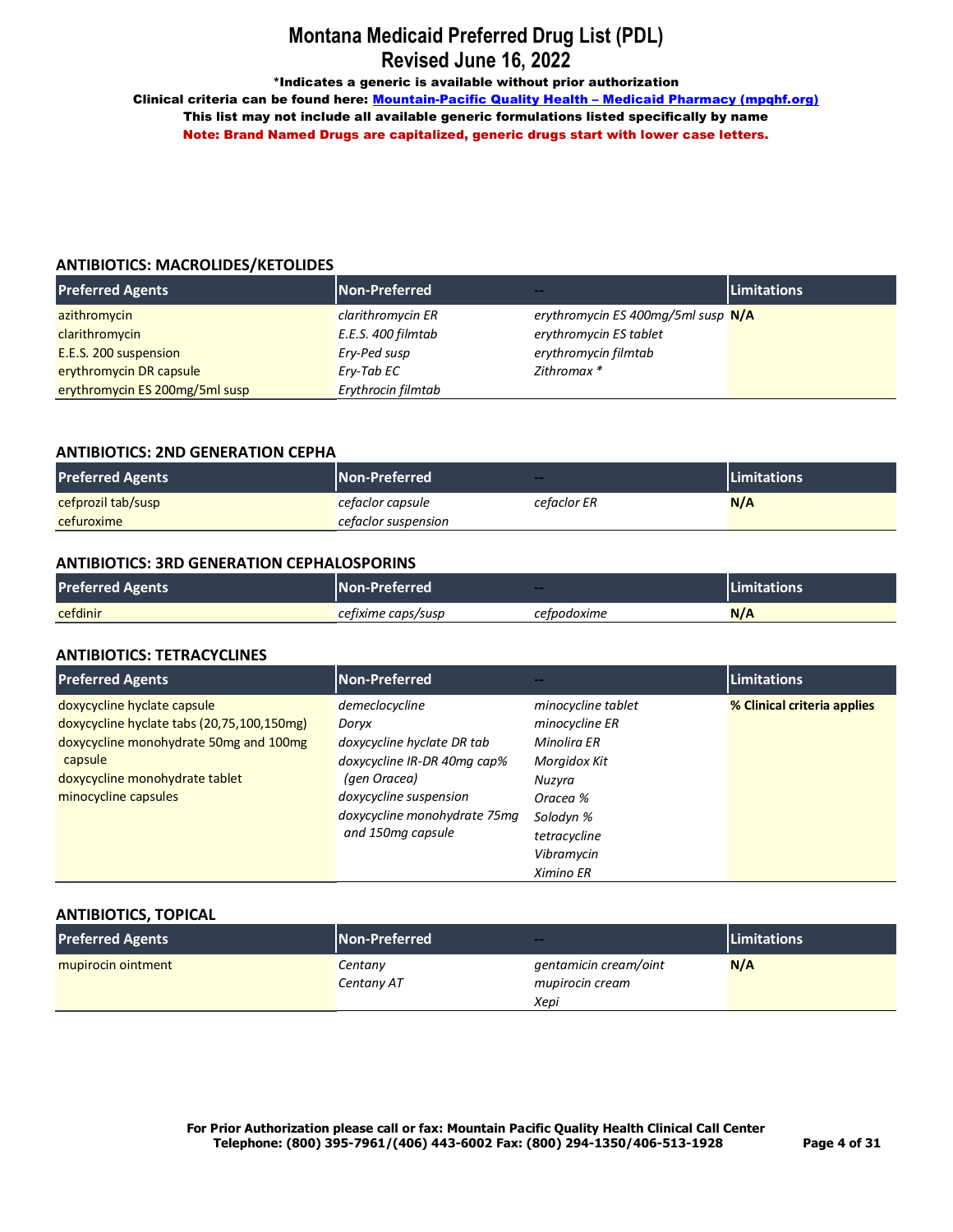\*Indicates a generic is available without prior authorization

Clinical criteria can be found here: Mountain-Pacific Quality Health - Medicaid Pharmacy (mpqhf.org) This list may not include all available generic formulations listed specifically by name Note: Brand Named Drugs are capitalized, generic drugs start with lower case letters.

## **ANTIBIOTICS, VAGINAL**

| <b>Preferred Agents</b>         | <b>Non-Preferred</b>         | $\sim$               | <b>Limitations</b>      |
|---------------------------------|------------------------------|----------------------|-------------------------|
| Cleocin ovules                  | Cleocin cream                | Metrogel vaginal gel | # Quantity limits apply |
| Clindesse #                     | clindamycin vaginal 2% cream | Vandazole            |                         |
| metronidazole vaginal 0.75% gel |                              |                      |                         |
| Nuvessa vaginal gel #           |                              |                      |                         |

#### **ANTIFUNGALS, ORAL**

| <b>Preferred Agents</b> | Non-Preferred           | --                   | Limitations                 |
|-------------------------|-------------------------|----------------------|-----------------------------|
| clotrimazole            | Ancobon                 | nystatin oral tablet | % Clinical criteria applies |
| fluconazole             | <b>Brexafemme</b>       | Oravig               |                             |
| griseofulvin suspension | Cresemba                | posaconazole         |                             |
| <b>Noxafil</b>          | Diflucan *              | Sporanox             |                             |
| nystatin suspension     | flucytosine             | Tolsura              |                             |
| terbinafine             | griseofulvin micro      | Vfend                |                             |
|                         | griseofulvin ultra      | voriconazole         |                             |
|                         | itraconazole caps & sol |                      |                             |
|                         | ketoconazole %          |                      |                             |

### **ANTIFUNGALS AND COMBOS, TOPICAL**

| <b>Preferred Agents</b>          | Non-Preferred                |                                   | Limitations |
|----------------------------------|------------------------------|-----------------------------------|-------------|
| Ciclodan 8% solution             | <b>Bensal HP</b>             | luliconazole cream                | N/A         |
| ciclopirox 8% solution           | Ciclodan cream/kit           | Luzu cream                        |             |
| clotrimazole cream Rx/solution   | ciclopirox (Ciclodan/Loprox) | Mentax cream                      |             |
| clotrimazole/betamethasone cream | cr/gel/kit/shmp/susp         | miconazole/zinc oxide/            |             |
| ketoconazole cream/shampoo       | clotrim/betameth lotion      | petrolatum (gen Vusion)           |             |
| nystatin cream/oint/powder       | econazole cream              | naftifine cream/gel               |             |
|                                  | Ertaczo cream                | Naftin cream/gel                  |             |
|                                  | Exelderm cream/sol           | nystatin/triamcin cream/oint      |             |
|                                  | Extina foam                  | oxiconazole cream                 |             |
|                                  | Jublia soln %                | Oxistat cream/lotion              |             |
|                                  | Kerydin soln                 | sulconazole cr/sol (gen Exelderm) |             |
|                                  | ketoconazole foam            | tavaborole (gen Kerydin)          |             |
|                                  | Ketodan Foam/Kit             | Vusion                            |             |
|                                  | Loprox shmp/cream/susp       |                                   |             |

#### **ANTIVIRALS: HERPES – ORAL AGENTS**

| <b>Preferred Agents</b> | <b>Non-Preferred</b> | $-$          | <b>Limitations</b> |
|-------------------------|----------------------|--------------|--------------------|
| acyclovir cap/tab/susp  | Sitavia Buccal       | Valtrex *    | N/A                |
| famciclovir             |                      | Zovirax susp |                    |
| valacyclovir            |                      |              |                    |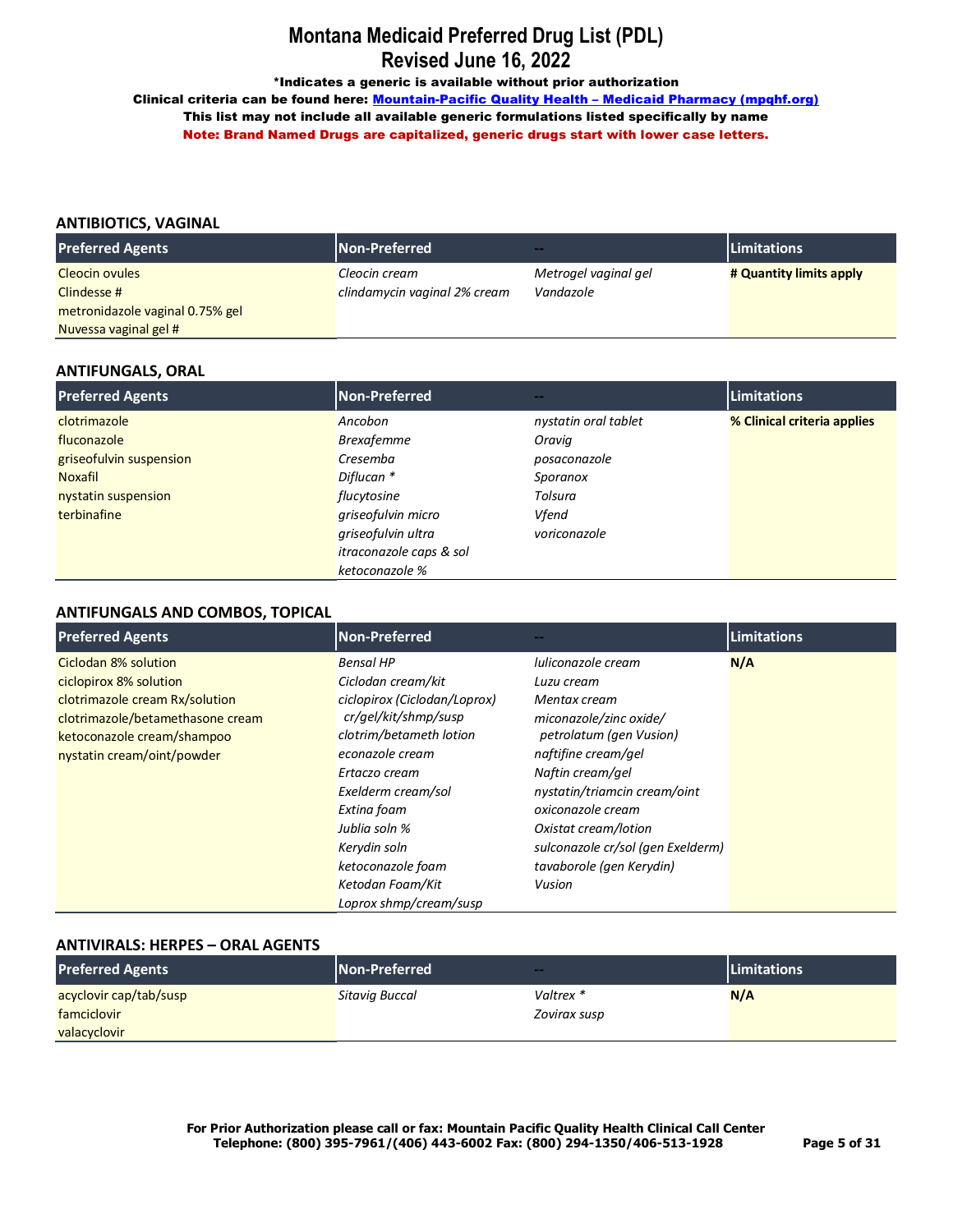\*Indicates a generic is available without prior authorization

Clinical criteria can be found here: Mountain-Pacific Quality Health - Medicaid Pharmacy (mpqhf.org) This list may not include all available generic formulations listed specifically by name Note: Brand Named Drugs are capitalized, generic drugs start with lower case letters.

## **ANTIVIRALS: INFLUENZA**

| <b>Preferred Agents</b>            | Non-Preferred<br>$-$ | <b>Limitations</b> |
|------------------------------------|----------------------|--------------------|
| oseltamivir suspension and capsule | flumadine            |                    |
| Xofluza                            | Relenza              |                    |
|                                    | rimantadine HCl      |                    |
|                                    | Tamiflu              |                    |

## **ANTIVIRALS, TOPICAL**

| <b>Preferred Agents</b>      | <b>Non-Preferred</b> | $-$              | <b>ILimitations</b> |
|------------------------------|----------------------|------------------|---------------------|
| <b>Acyclovir 5% ointment</b> | acyclovir cream      | Xerese           | N/A                 |
| Zovirax Cream                | Denavir              | Zovirax Ointment |                     |

### **HEPATITIS C: PEGYLATED INTERFERONS**

| <b>Preferred Agents</b> | Non-Preferred<br>--           | <b>Limitations</b>                  |
|-------------------------|-------------------------------|-------------------------------------|
| N/A                     | Pegasys ProClick/syringe/vial | <b>Clinical criteria applies to</b> |
|                         |                               | this class                          |

## **HEPATITIS C: OTHER**

| <b>Preferred Agents</b> | Non-Preferred                                      | --                                                | <b>Limitations</b>                                |
|-------------------------|----------------------------------------------------|---------------------------------------------------|---------------------------------------------------|
| Mavyret tabs/pellet pak | Epclusa tabs/pellet pak<br>Harvoni tabs/pellet pak | sofosbuvir-velpatasvir<br>Sovaldi tabs/pellet pak | <b>Clinical criteria applies to</b><br>this class |
|                         | ledipasvir-sofosbuvir                              | Vosevi                                            |                                                   |
|                         |                                                    | Zepatier                                          |                                                   |

#### **HEPATITIS C: RIBAVIRIN PRODUCTS**

| <b>Preferred Agents</b>               | <b>Non-Preferred</b> | <b>Limitations</b>                  |
|---------------------------------------|----------------------|-------------------------------------|
| <b>ribavirin capsules and tablets</b> | N/A                  | <b>Clinical criteria applies to</b> |
|                                       |                      | this class                          |

## **CARDIOVASCULAR**

## **ACE INHIBITORS**

| <b>Preferred Agents</b> | Non-Preferred              | --                    | Limitations                        |
|-------------------------|----------------------------|-----------------------|------------------------------------|
| benazepril              | Accupril <sup>*</sup>      | moexipril             | <b>Trial of 2 preferred agents</b> |
| enalapril               | Altace                     | perindopril           | required                           |
| lisinopril              | captopril                  | Prinivil <sup>*</sup> |                                    |
| quinapril               | enalapril sol (gen Epaned) | <b>Qbrelisl</b>       |                                    |
|                         | <b>Epaned Oral Soln</b>    | ramipril              |                                    |
|                         | fosinopril                 | trandolapril          |                                    |
|                         | Lotensin *                 | Vasotec*              |                                    |
|                         |                            | Zestril *             |                                    |

**For Prior Authorization please call or fax: Mountain Pacific Quality Health Clinical Call Center Telephone: (800) 395-7961/(406) 443-6002 Fax: (800) 294-1350/406-513-1928 Page 6 of 31**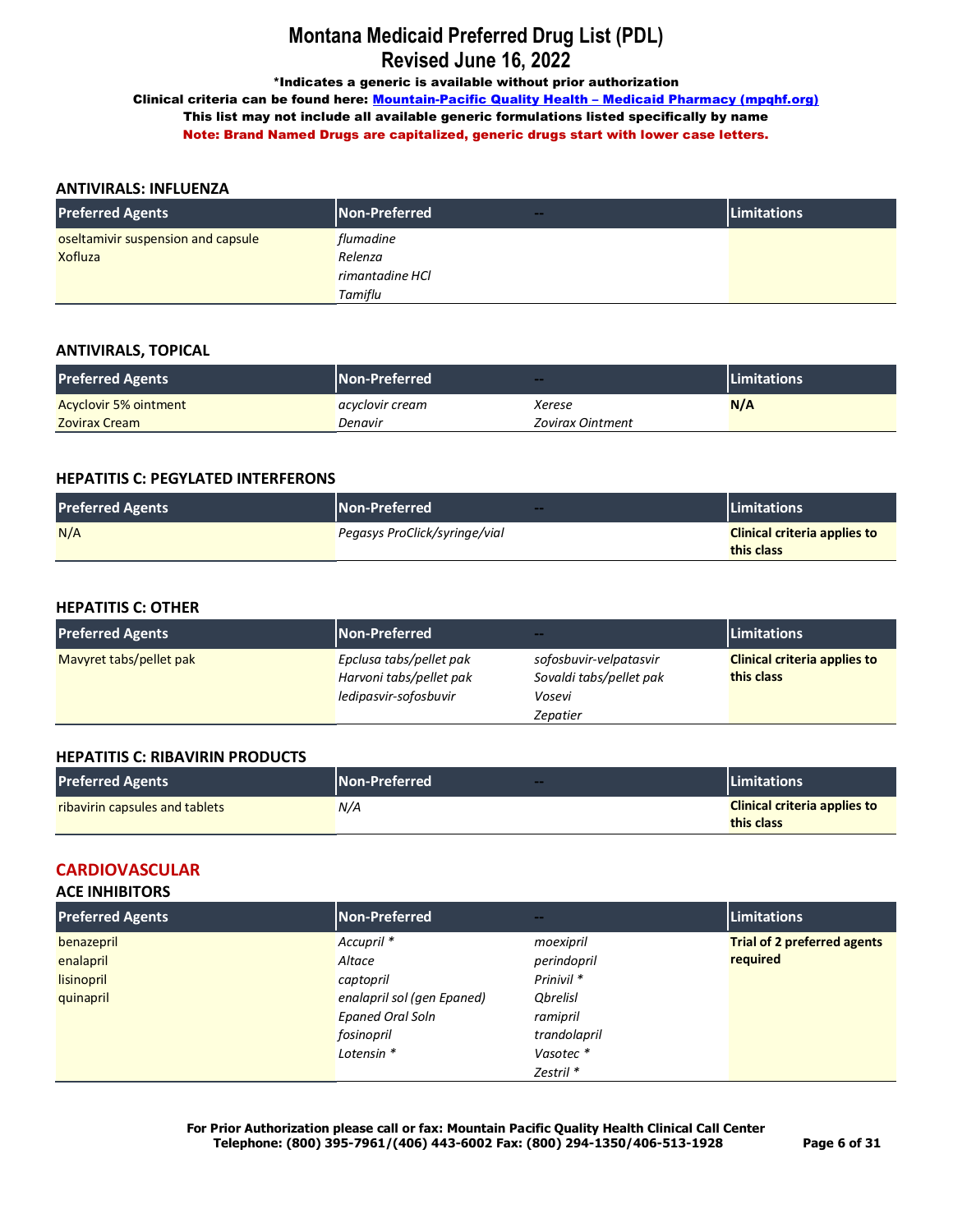\*Indicates a generic is available without prior authorization

Clinical criteria can be found here: Mountain-Pacific Quality Health - Medicaid Pharmacy (mpqhf.org) This list may not include all available generic formulations listed specifically by name Note: Brand Named Drugs are capitalized, generic drugs start with lower case letters.

### **ACE INHIBITOR COMBINATIONS**

| <b>Preferred Agents</b> | <b>Non-Preferred</b> | <b>Service</b> | <b>Limitations</b>                 |
|-------------------------|----------------------|----------------|------------------------------------|
| enalapril w/HCTZ        | Accuretic *          | Vaseretic *    | <b>Trial of 2 preferred agents</b> |
| lisinopril w/HCTZ       | benazepril w/HCTZ    | Zestoretic *   | required                           |
| quinapril w/HCTZ        | captopril w/HCTZ     |                |                                    |
|                         | fosinopril w/HCTZ    |                |                                    |
|                         | Lotensin HCT         |                |                                    |

#### **ANGIOTENSIN MODULATOR**

| <b>Preferred Agents</b> | <b>Non-Preferred</b> | --              | <b>Limitations</b>                 |
|-------------------------|----------------------|-----------------|------------------------------------|
| <i>irbesartan</i>       | Atacand              | Edarbi          | <b>Trial of 2 preferred agents</b> |
| losartan                | Avapro *             | Entresto %      | required                           |
| olmesartan              | Benicar <sup>*</sup> | eprosartan      | % Clinical criteria applies        |
| valsartan               | candesartan          | <b>Micardis</b> |                                    |
|                         | Cozaar*              | telmisartan     |                                    |
|                         | Diovan *             |                 |                                    |

#### **ANGIOTENSION II RECEPTOR BLOCKER COMBOS**

| <b>Preferred Agents</b> | Non-Preferred      | --                  | <b>Limitations</b> |
|-------------------------|--------------------|---------------------|--------------------|
| irbesartan/HCTZ         | <b>Atacand HCT</b> | Edarbyclor          | N/A                |
| losartan/HCTZ           | Avalide *          | Hyzaar*             |                    |
| olmesartan/HCTZ         | Benicar HCT *      | <b>Micardis HCT</b> |                    |
| valsartan/HCT           | candesartan/HCTZ   | telmisartan/HCTZ    |                    |
|                         | Diovan HCT*        |                     |                    |

#### **ANGIOTENSION MODULATOR COMBINATIONS**

| <b>Preferred Agents</b> | Non-Preferred                           | --                        | Limitations |
|-------------------------|-----------------------------------------|---------------------------|-------------|
| amlodipine/benazepril   | amlodipine/olmesartan w or w/o Lotrel * |                           | N/A         |
| amlodipine/valsartan    | HCTZ                                    | Tarka                     |             |
|                         | amlodipine/valsartan/HCTZ               | telmisartan/amlodipine    |             |
|                         | Azor                                    | trandolapril/verapamil ER |             |
|                         | Exforge *                               | Tribenzor                 |             |
|                         | Exforge HCT                             |                           |             |

#### **ANTIANGINAL & ANTIISCHEMIC**

| <b>Preferred Agents</b> | <b>INon-Preferred</b><br>-- | <b>Limitations</b> |
|-------------------------|-----------------------------|--------------------|
| <b>ranolazine ER</b>    | Ranexa ER                   | N/A                |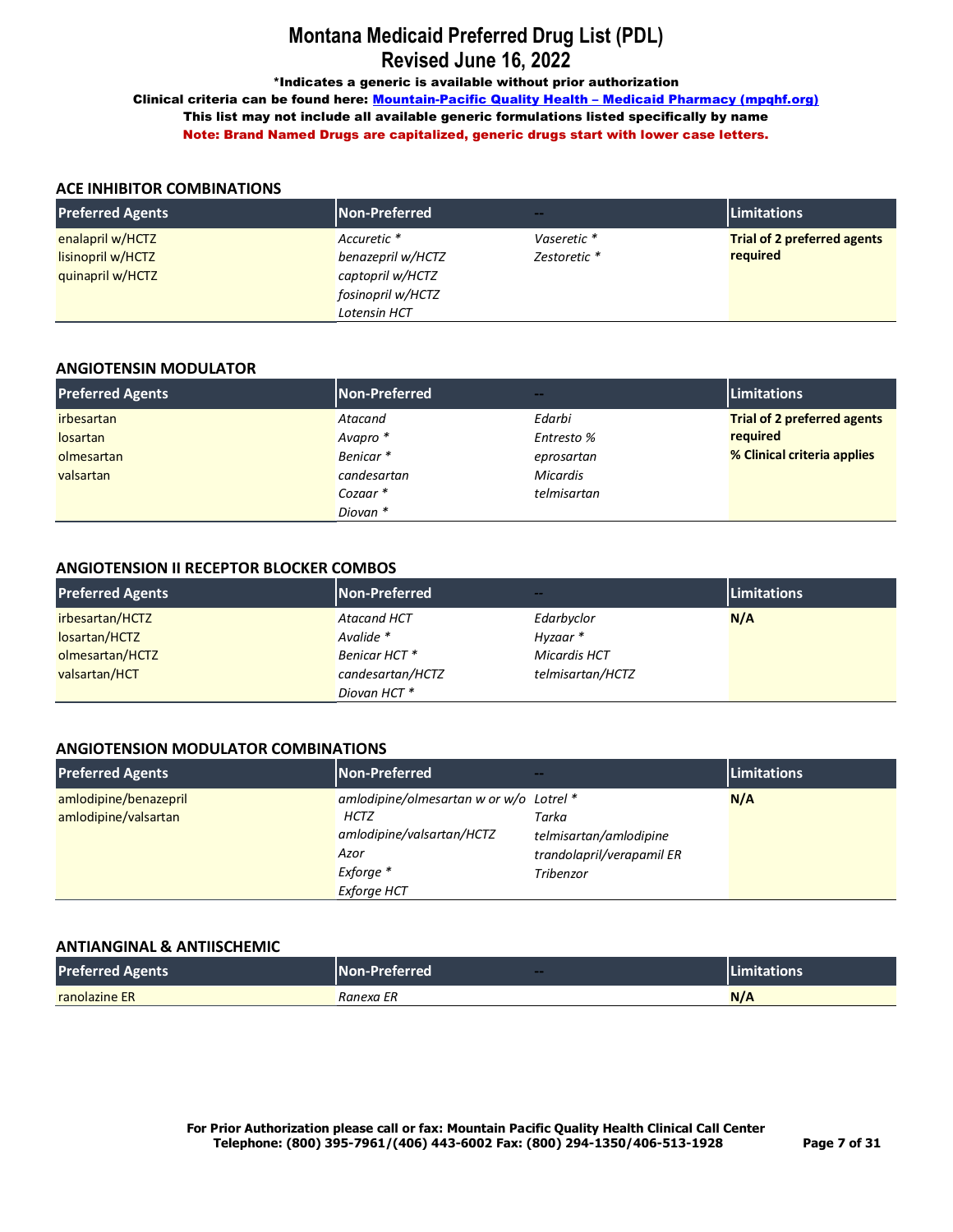\*Indicates a generic is available without prior authorization

Clinical criteria can be found here: Mountain-Pacific Quality Health - Medicaid Pharmacy (mpqhf.org) This list may not include all available generic formulations listed specifically by name Note: Brand Named Drugs are capitalized, generic drugs start with lower case letters.

### **ANTIHYPERTENSIVES, SYMPATHOLYTICS**

| <b>Preferred Agents</b> | Non-Preferred<br>$\sim$ | Limitations |
|-------------------------|-------------------------|-------------|
| Catapres-TTS            | Catapres oral *         | N/A         |
| clonidine IR oral       | clonidine transdermal   |             |
| guanfacine IR           |                         |             |
| methyldopa              |                         |             |
| methyldopa/HCTZ         |                         |             |
|                         |                         |             |

### **BETA BLOCKERS AND COMBINATIONS**

| <b>Preferred Agents</b> | <b>Non-Preferred</b>    |                          | <b>Limitations</b>                 |
|-------------------------|-------------------------|--------------------------|------------------------------------|
| atenolol                | acebutolol              | nadolol/Corgard          | <b>Trial of 2 preferred agents</b> |
| <b>Bystolic</b>         | atenolol/chlorthalidone | nebivolol (gen Bystolic) | required                           |
| carvedilol              | betaxolol               | pindolol                 |                                    |
| <b>Coreg CR</b>         | bisoprolol (gen Zebeta) | propranolol/HCTZ         | % Clinical criteria applies        |
| labetalol               | bisoprolol/HCTZ         | Betapace / Batapace AF   |                                    |
| metoprolol succinate ER | carvedilol ER           | Sotylize                 |                                    |
| metoprolol tartrate     | Corea <sup>*</sup>      | Tenormin /Tenoretic      |                                    |
| propranolol IR          | Hemangeol               | timolol                  |                                    |
| propranolol ER          | Inderal LA & XL         | Toprol XL *              |                                    |
| sotalol/sorine          | Innopran XL             | Ziac                     |                                    |
|                         | Kapspargo Sprinkle      |                          |                                    |
|                         | Lopressor*              |                          |                                    |
|                         | metoprolol/HCTZ         |                          |                                    |

## **CALCIUM CHANNEL BLOCKERS (DHP)**

| <b>Preferred Agents</b>                  | Non-Preferred   | $\sim$               | Limitations |
|------------------------------------------|-----------------|----------------------|-------------|
| amlodipine                               | Adalat CC       | nisoldipine ER       | N/A         |
| nifedipine ER (generic for Procardia XL) | felodipine ER   | Norvasc*             |             |
|                                          | isradipine      | Nymalize             |             |
|                                          | Katerzia        | Procardia XL *       |             |
|                                          | nicardipine HCl | Sular (reformulated) |             |
|                                          | nifedipine IR   |                      |             |
|                                          | nimodipine      |                      |             |

## **CALCIUM CHANNEL BLOCKERS (NON-DHP)**

| <b>Preferred Agents</b> | Non-Preferred         | $-1$                  | Limitations |
|-------------------------|-----------------------|-----------------------|-------------|
| <b>Cartia XT</b>        | Calan/Calan SR        | Tiazac 420            | N/A         |
| Dilt XR                 | Cardizem <sup>*</sup> | verapamil 360 capsule |             |
| diltiazem HCl IR        | Cardizem CD/LA        | verapamil capsule ER  |             |
| diltiazem ER capsule    | diltiazem LA          | verapamil ER PM       |             |
| <b>Taztia XT</b>        | Matzim LA             | Verelan               |             |
| verapamil HCl IR        | Tiazac                | Verelan PM            |             |
| verapamil ER tablets    |                       |                       |             |

**For Prior Authorization please call or fax: Mountain Pacific Quality Health Clinical Call Center Telephone: (800) 395-7961/(406) 443-6002 Fax: (800) 294-1350/406-513-1928 Page 8 of 31**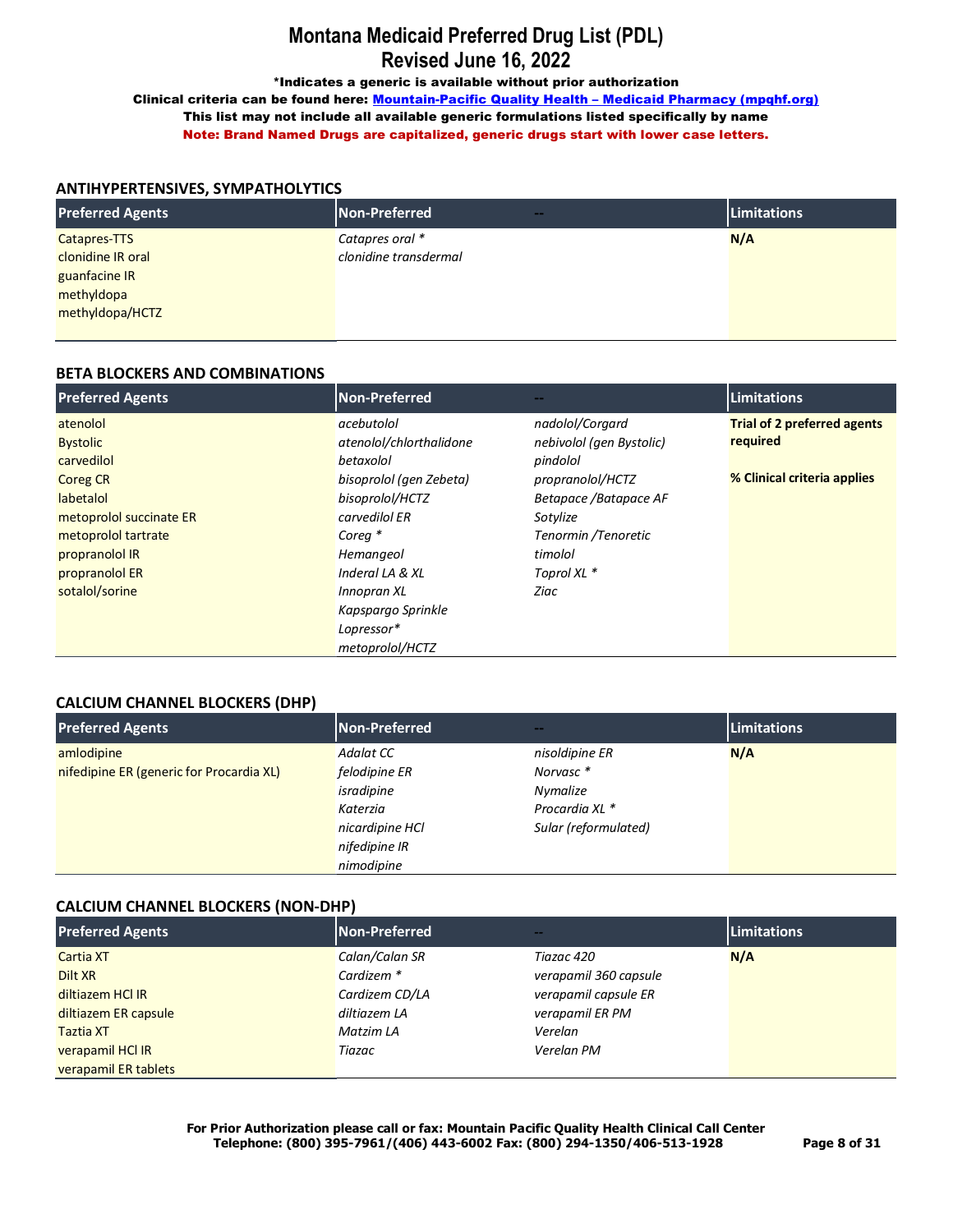\*Indicates a generic is available without prior authorization

Clinical criteria can be found here: Mountain-Pacific Quality Health - Medicaid Pharmacy (mpqhf.org) This list may not include all available generic formulations listed specifically by name Note: Brand Named Drugs are capitalized, generic drugs start with lower case letters.

## **DIRECT RENIN INHIBITORS**

**LIPOTROPICS: OTHERS**

| <b>Preferred Agents</b> | <b>Non-Preferred</b> | $-$          | <b>ILimitations</b>                 |
|-------------------------|----------------------|--------------|-------------------------------------|
| N/A                     | aliskiren            | Tekturna HCT | <b>Clinical criteria applies to</b> |
|                         | <b>Tekturna</b>      |              | this class                          |

### **LIPOTROPICS: HMG-COA RED INH (STATINS) AND COMBOS**

| <b>Preferred Agents</b> | Non-Preferred           | $-1$      | <b>Limitations</b>          |
|-------------------------|-------------------------|-----------|-----------------------------|
| atorvastatin            | Altoprev                | Lescol XL | % Clinical criteria applies |
| ezetimibe               | amlodipine-atorvastatin | Lipitor * |                             |
| <b>lovastatin</b>       | Caduet                  | Livalo    |                             |
| pravastatin             | Crestor *               | Vytorin % |                             |
| rosuvastatin            | <b>Ezallor Sprinkle</b> | Zetia *   |                             |
| simvastatin %           | ezetimibe/simvastatin % | Zocor %   |                             |
|                         | fluvastatin             | Zypitamag |                             |
|                         | fluvastatin XL          |           |                             |

| <b>Preferred Agents</b>                     | Non-Preferred                   |                      | Limitations                 |
|---------------------------------------------|---------------------------------|----------------------|-----------------------------|
| cholestyramine/aspartame                    | Antara                          | Lipofen              | % Clinical criteria applies |
| cholestyramine/sucrose                      | colesevelam tab & powder (gen   | Lopid $*$            |                             |
| colestipol tablets                          | Welchol)                        | Lovaza % *           |                             |
| fenofibrate 48mg & 145mg- (gen Tricor)      | Colestid granules & tabs        | Nexletol %           |                             |
| fenofibrate 54mg & 160mg tab- (gen Lofibra) | colestipol granules             | Nexlizet %           |                             |
| gemfibrozil                                 | fenofibrate – gen Antara        | Niaspan *            |                             |
| niacin ER                                   | fenofibrate – gen Lipofen       | Praluent %           |                             |
| omega-3 ethyl esters %                      | fenofibric acid – gen Trilipix  | Questran *           |                             |
| Prevalite                                   | Fenoglide                       | Questran Light *     |                             |
| Vascepa %                                   | Fibricor                        | Repatha %            |                             |
|                                             | icosapent ethyl (gen Vascepa) % | Tricor *             |                             |
|                                             | Juxtapid %                      | Trilipix             |                             |
|                                             | Legvio %                        | Welchol tab & powder |                             |

### **CENTRAL NERVOUS SYSTEM**

#### **ALZHEIMER'S DRUGS - CHOLINESTERASE INHIBITORS**

| <b>Preferred Agents</b>    | <b>Non-Preferred</b> | <b><i><u>Parts</u></i></b> | <b>Limitations</b>          |
|----------------------------|----------------------|----------------------------|-----------------------------|
| donepezil 5 & 10 mg tablet | Aricept *            | galantamine                | % Clinical criteria applies |
| Exelon patch               | Aricept 23 %         | galantamine ER             |                             |
| rivastigmine capsule       | donepezil 23mg %     | Razadyne ER                |                             |
|                            | donepezil ODT        | rivastigmine patch         |                             |

#### **ALZHEIMER'S DRUGS - NMDA RECEPTOR ANTAGONIST AND COMBOS**

| <b>Preferred Agents</b> | <b>Non-Preferred</b>                    | $\sim$                 | <b>Limitations</b>                       |
|-------------------------|-----------------------------------------|------------------------|------------------------------------------|
| memantine tablet        | memantine sol @/dosepak<br>memantine ER | Namenda XR<br>Namzaric | @ Alternative dosage forms<br>require PA |
|                         | Namenda tab, dosepak                    |                        |                                          |

**For Prior Authorization please call or fax: Mountain Pacific Quality Health Clinical Call Center Telephone: (800) 395-7961/(406) 443-6002 Fax: (800) 294-1350/406-513-1928 Page 9 of 31**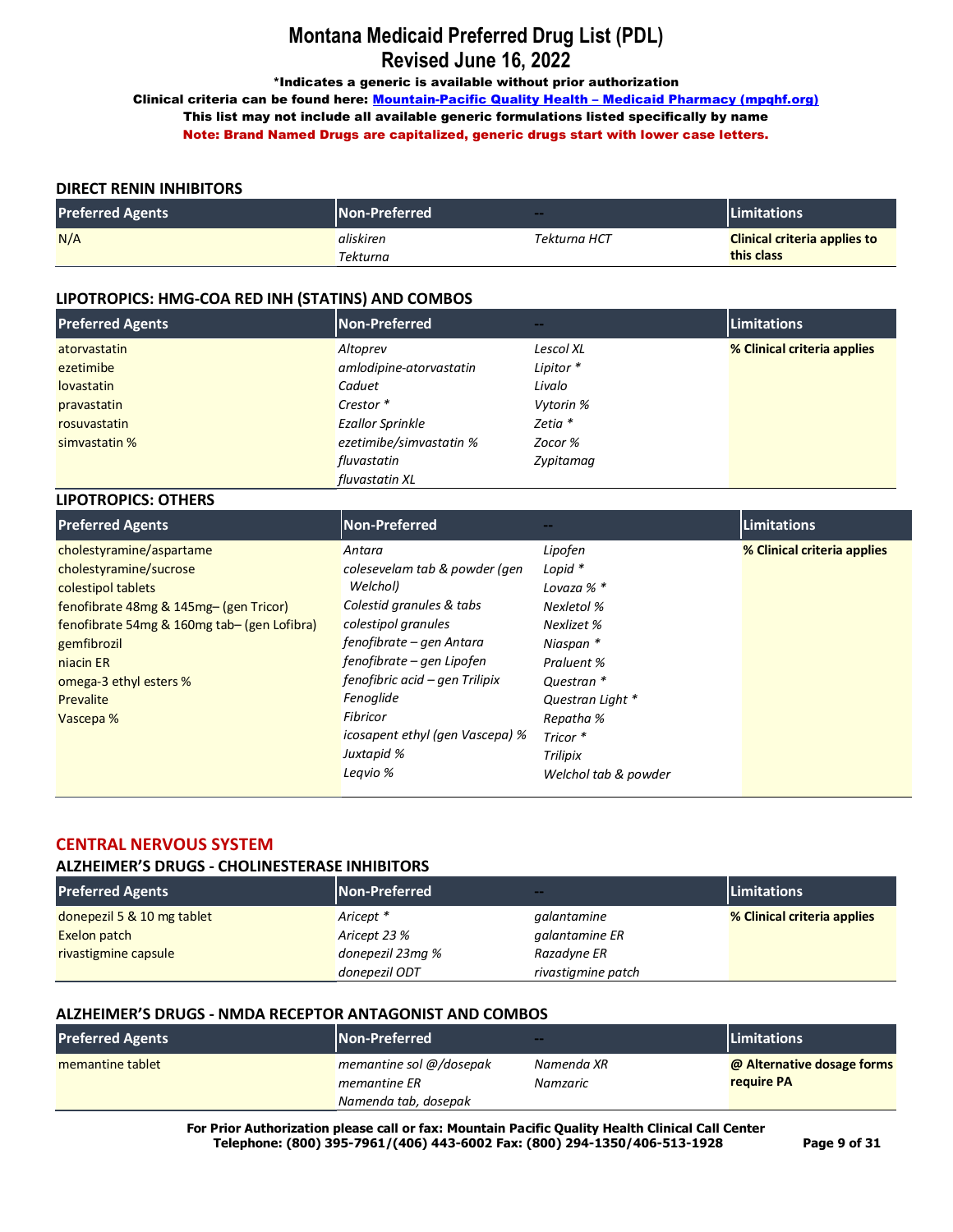\*Indicates a generic is available without prior authorization

Clinical criteria can be found here: Mountain-Pacific Quality Health - Medicaid Pharmacy (mpqhf.org)

This list may not include all available generic formulations listed specifically by name

Note: Brand Named Drugs are capitalized, generic drugs start with lower case letters.

## **ANTI-CONVULSANTS: CARBAMAZEPINE DERIVATIVES**

| <b>Preferred Agents</b>                                                                    | Non-Preferred                                                          |                                           | <b>Limitations</b>                                                                                       |
|--------------------------------------------------------------------------------------------|------------------------------------------------------------------------|-------------------------------------------|----------------------------------------------------------------------------------------------------------|
| carbamazepine chew tabs<br>carbamazepine tab<br><b>Carbatrol ER</b><br>Epitol              | Aptiom<br>Carbamazepine susp @<br>carbamazepine ER<br>carbamazepine XR | Tegretol tablets *<br>Trileptal tablets * | NOTE: DAW 7 may be used<br><b>ONLY for seizure diagnosis</b><br>@ Alternative dosage forms<br>require PA |
| oxcarbazepine tabs<br>Tegretol susp @<br><b>Tegretol XR</b><br>Trileptal oral suspension @ | Equetro<br>oxcarbazepine susp<br>Oxtellar XR                           |                                           |                                                                                                          |

### **ANTI-CONVULSANTS: FIRST GENERATION**

| <b>Preferred Agents</b>         | Non-Preferred                      |                        | Limitations                       |
|---------------------------------|------------------------------------|------------------------|-----------------------------------|
| Depakote sprinkle               | Celontin                           | felbamate              | NOTE: DAW 7 may be used           |
| Dilantin 30mg Kapseal           | Depakote IR and ER *               | Felbatol tabs and susp | <b>ONLY for seizure diagnosis</b> |
| Dilantin 50mg chew tab          | Dilantin capsule *                 | Mysoline *             | @ Alternative dosage forms        |
| divalproex sodium IR and ER     | Dilantin-125 oral suspension $*$ @ | Phenytek               | require PA                        |
| ethosuximide susp @             | divalproex sodium sprinkle         | Zarontin Syr @         |                                   |
| phenobarbital                   | ethosuximide caps                  |                        |                                   |
| phenytoin caps and suspension   |                                    |                        |                                   |
| phenytoin infatabs              |                                    |                        |                                   |
| primidone                       |                                    |                        |                                   |
| valproic acid capsule and syrup |                                    |                        |                                   |
| Zarontin caps                   |                                    |                        |                                   |

**ANTI-CONVULSANTS: SECOND GENERATION AND OTHERS**

| <b>Preferred Agents</b>                 | Non-Preferred                  |                                  | <b>Limitations</b>                |
|-----------------------------------------|--------------------------------|----------------------------------|-----------------------------------|
| Diastat rectal %                        | Banzel %                       | Nayzilam %                       | Note: DAW 7 may be used           |
| gabapentin capsule µ                    | <b>Briviact</b>                | Neurontin solution $@$ $\mu$     | <b>ONLY for seizure diagnosis</b> |
| gabapentin solution $\mu$               | clobazam tab & susp %          | Neurontin tablet/capsule $* \mu$ |                                   |
| gabapentin tablet µ                     | Diacomit %                     | Onfi %                           | @ Alternative dosage forms        |
| lamotrigine IR tabs & chews/dispersible | diazepam rectal %              | pregabalin caps/solution $\mu$   | require PA                        |
| lamotrigine starter pak                 | Elepsia XR                     | pregabalin ER µ                  |                                   |
| levetiracetam IR                        | Epidiolex %                    | Qudexy XR                        | % Clinical criteria applies       |
| levetiracetam solution                  | Eprontia @                     | rufinamide tab & susp (gen       |                                   |
| Lyrica capsule $\mu$                    | Fintepla %                     | Banzel) %                        | <b>µ Cross duplication not</b>    |
| topiramate tablets                      | Fycompa                        | Sabril                           | allowed between                   |
| Valtoco %                               | Gabitril %                     | Spritam                          | gabapentin and Lyrica             |
| zonisamide                              | Keppra * @                     | Sympazan % @                     |                                   |
|                                         | Keppra XR                      | Tiagabine %                      |                                   |
|                                         | lacosamide (gen Vimpat) %      | Topamax Sprinkle Cap @           |                                   |
|                                         | Lamictal *                     | Topamax tablet *                 |                                   |
|                                         | Lamictal ODT & ODT Starter pak | topiramate sprinkle cap @        |                                   |
|                                         | @                              | topiramate ER                    |                                   |
|                                         | Lamictal Starter pak           | Trokendi XR                      |                                   |
|                                         | Lamictal XR %                  | vigabatrin powder (gen Sabril)   |                                   |
|                                         | lamotrigine ER %               | vigabatrin tablet                |                                   |
|                                         | lamotrigine ODT @              | Vimpat %                         |                                   |
|                                         | levetiracetam ER               | Xcopri                           |                                   |
|                                         | Lyrica solution $\mu$          |                                  |                                   |
|                                         | Lyrica CR $\mu$                |                                  |                                   |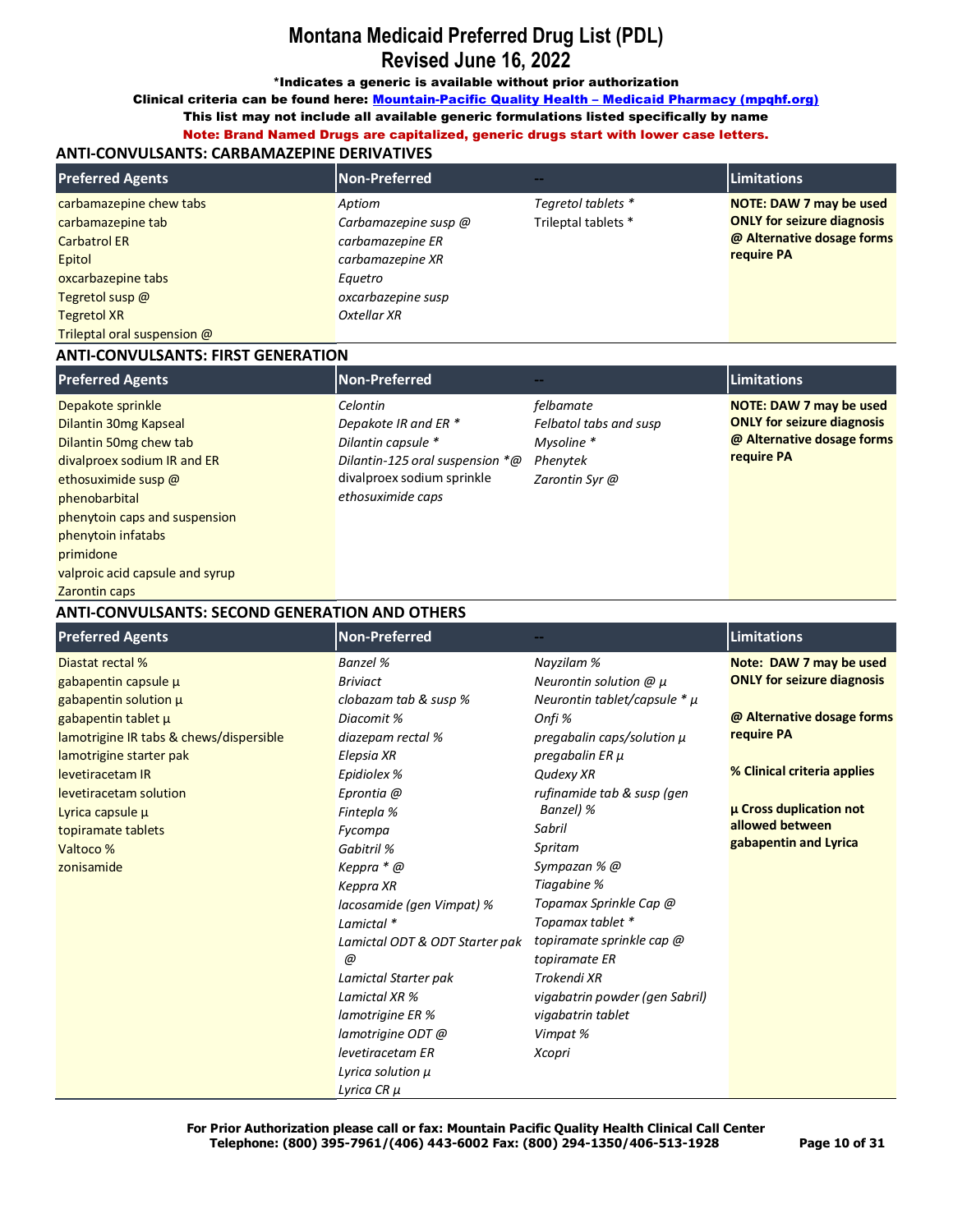\*Indicates a generic is available without prior authorization

Clinical criteria can be found here: Mountain-Pacific Quality Health - Medicaid Pharmacy (mpqhf.org)

This list may not include all available generic formulations listed specifically by name

Note: Brand Named Drugs are capitalized, generic drugs start with lower case letters.

## **ANTI-DEPRESSANTS: SSRIS**

| <b>Preferred Agents</b>             | Non-Preferred                          | --                  | <b>Limitations</b>                 |
|-------------------------------------|----------------------------------------|---------------------|------------------------------------|
| citalopram tabs # (limit 40 mg/day) | Brisdelle %                            | paroxetine CR       | <b>Trial of 2 preferred agents</b> |
| escitalopram tablet #               | Celexa $*$ #                           | Paxil *             | required                           |
| fluoxetine capsules                 | citalopram caps                        | Paxil CR            |                                    |
| fluoxetine solution                 | escitalopram solution #                | Paxil Susp          | % Clinical criteria applies        |
| fluoxetine 10 mg tablet             | fluoxetine 20mg and 60mg tablet Pexeva |                     |                                    |
| fluvoxamine                         | fluoxetine DR %                        | Prozac <sup>*</sup> | # Dose limits apply                |
| paroxetine                          | fluvoxamine CR                         | Prozac Weekly %     |                                    |
| sertraline tabs                     | Lexapro $*$ #                          | sertraline caps     |                                    |
|                                     | paroxetine 7.5mg %                     | Zoloft *            |                                    |

#### **ANTI-DEPRESSANTS: NOVEL**

| <b>Preferred Agents</b>                           | <b>Non-Preferred</b>                | --                                 | <b>Limitations</b>                                        |
|---------------------------------------------------|-------------------------------------|------------------------------------|-----------------------------------------------------------|
| bupropion IR<br>bupropion SR and XL 150mg & 300mg | Aplenzin<br>bupropion XL 450mg (gen | Forfivo XL<br>mirtazapine rapdis @ | <b>Trial of 2 preferred agents</b><br>required (excluding |
| duloxetine (except 40mg)                          | Forfivo)                            | Remeron *                          | trazodone)                                                |
| mirtazapine                                       | Cymbalta *                          | Remeron SolTab @                   |                                                           |
| Pristig ER#                                       | desvenlafaxine ER #                 | <b>Trintellix</b>                  | # Quantity limits apply                                   |
| trazodone                                         | desvenlafaxine fum ER               | venlafaxine ER tabs                |                                                           |
| venlafaxine IR                                    | desvenlafaxine suc ER #             | Viibrvd                            | @ Alternative dosage forms                                |
| venlafaxine ER caps 24H                           | duloxetine 40mg                     | Viibryd DS PK                      | require PA                                                |
|                                                   | Effexor XR *                        | Wellbutrin SR and XL $*$           |                                                           |
|                                                   | Fetzima                             |                                    |                                                           |

#### **ADHD/CNS STIMULANTS AND RELATED AGENTS**

| <b>Preferred Agents</b>                  | Non-Preferred                 |                               | <b>Limitations</b>                 |
|------------------------------------------|-------------------------------|-------------------------------|------------------------------------|
| <b>Adderall XR</b>                       | Adhansia XR                   | methylphenidate CD            | <b>Trial of 2 preferred agents</b> |
| amphetamine salt IR combo (generic for   | Adzenys XR @                  | methylphenidate chew @        | required for stimulants            |
| Adderall)                                | amphetamine sulfate (gen      | methylphenidate ER cap (gen   |                                    |
| <b>Aptensio XR</b>                       | Evekeo)                       | Aptensio)                     | <b>Quantity limits apply to</b>    |
| Concerta                                 | amphetamine susp ER (gen      | methylphenidate ER tab 10 and | class                              |
| dexmethylphenidate IR                    | Adzenys)                      | 20mg (generic for Ritalin SR  |                                    |
| <b>Focalin XR</b>                        | Azstarys                      | Tab)                          | @ Alternative dosage forms         |
| methylphenidate IR (generic for Ritalin) | Cotempla XR ODT               | methylphenidate ER tab        | require PA                         |
| methylphenidate solution @               | Daytrana @                    | 18 mg, 27, 36, 54 mg          |                                    |
| Vyvanse Cap #1                           | Dexedrine SA                  | <i>(generic for Concerta)</i> | #1 Dose limit 1/day                |
| Vyvanse Chewable @                       | dexmethylphenidate ER         | methylphenidate LA            |                                    |
|                                          | dextroamphetamine SA (generic | methylphenidate SR cap        |                                    |
|                                          | for Dexedrine SA)             | (20, 30, 40 <sub>mg</sub> )   |                                    |
|                                          | dextroamphetamine tab/soln    | Mydayis                       |                                    |
|                                          | dextroamp-amphet ER           | Procentra                     |                                    |
|                                          | Dyanavel XR                   | Quillichew ER @               |                                    |
|                                          | Evekeo                        | Quillivant XR @               |                                    |
|                                          | Evekeo ODT @                  | Relexxii ER                   |                                    |
|                                          | <b>Focalin IR</b>             | Ritalin *                     |                                    |
|                                          | Jornay PM                     | <b>Ritalin LA</b>             |                                    |
|                                          | Methylin solution @           | Zenzedi                       |                                    |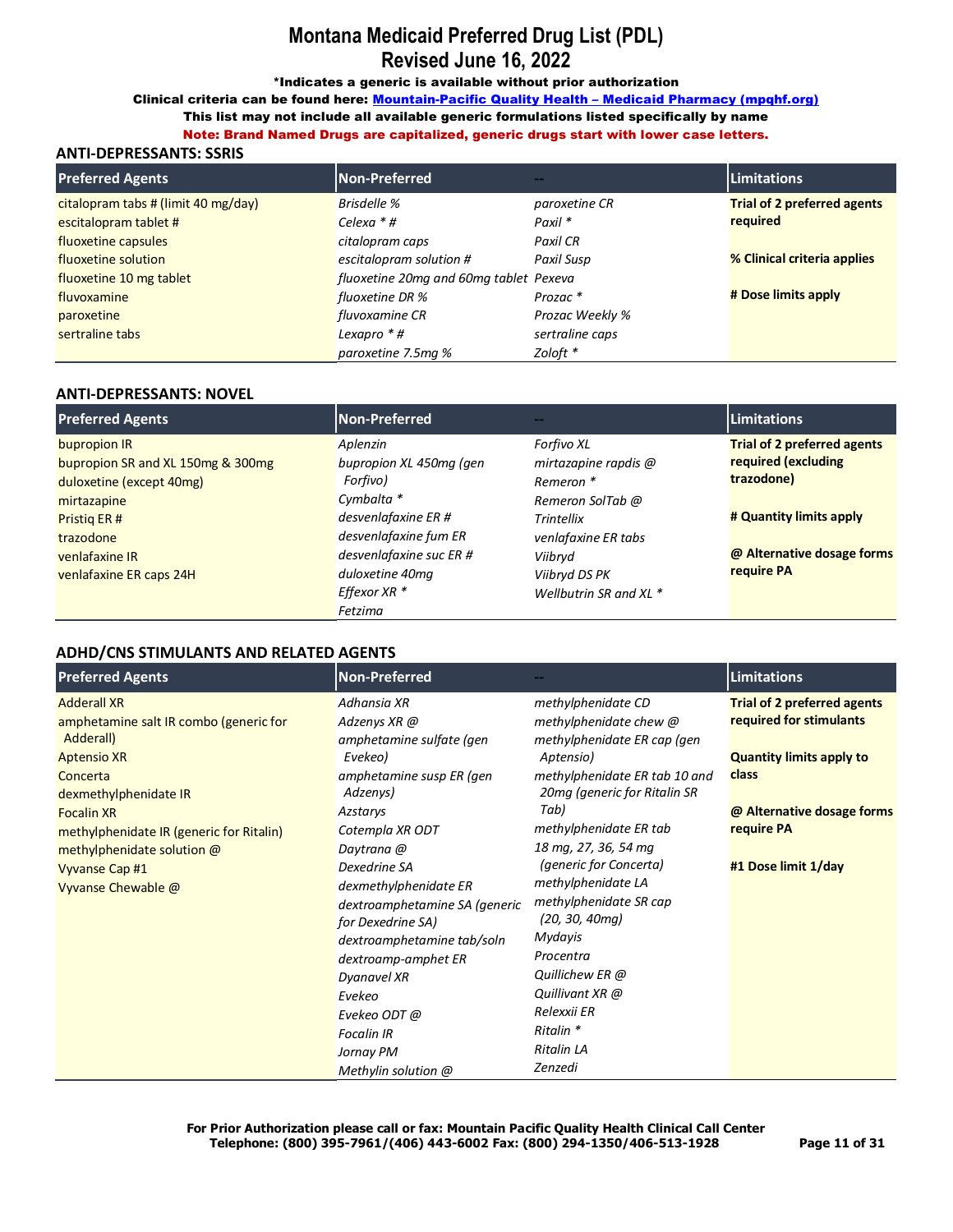\*Indicates a generic is available without prior authorization

Clinical criteria can be found here: Mountain-Pacific Quality Health - Medicaid Pharmacy (mpqhf.org)

This list may not include all available generic formulations listed specifically by name Note: Brand Named Drugs are capitalized, generic drugs start with lower case letters.

| <b>Preferred Agents</b> | <b>Non-Preferred</b>  | --          | <b>Limitations</b> |
|-------------------------|-----------------------|-------------|--------------------|
| atomoxetine             | Intuniv $*$           | Strattera * |                    |
| guanfacine ER           | <i><b>Oelbree</b></i> |             |                    |
| clonidine ER & IR       |                       |             |                    |

## **ATYPICAL ANTIPSYCHOTICS**

| <b>Preferred Agents</b> | <b>Non-Preferred</b>         |                          | <b>Limitations</b>          |
|-------------------------|------------------------------|--------------------------|-----------------------------|
| Abilify Maintena @      | Abilify Mycite %             | risperidone tab rapdis @ | Dose optimization edits     |
| aripiprazole tablets    | Abilify tablet *             | Saphris                  | apply to many in class      |
| Aristada @              | Adasuve                      | Secuado %                |                             |
| Aristada Initio @       | aripiprazole sol/ODT         | Seroquel IR & XR *       | @ Alternative dosage forms  |
| clozapine tablet        | asenapine (gen Saphris)      | Symbyax %                | require PA                  |
| Invega Hafyera @        | Caplyta                      | Versacloz                |                             |
| Invega Sustenna @       | clozapine ODT @              | Vraylar %                | # Dose limits apply         |
| Invega Trinza @         | Clozaril <sup>*</sup>        | Zyprexa tablet *         |                             |
| Latuda                  | Fanapt                       | Zyprexa Zydis * @        | % Clinical criteria applies |
| olanzapine              | <b>Fanapt titration pack</b> |                          |                             |
| olanzapine ODT @        | Fazaclo                      |                          | PA for class required for   |
| Perseris @              | Geodon *                     |                          | members seven and under     |
| quetiapine              | Invega                       |                          |                             |
| quetiapine ER           | Lybalvi %                    |                          |                             |
| Risperdal Consta @      | Nuplazid %                   |                          |                             |
| risperidone solution @  | olanzapine/fluoxetine        |                          |                             |
| risperidone tablet      | paliperidone ER              |                          |                             |
| ziprasidone HCl         | Rexulti %                    |                          |                             |
| Zyprexa Relprevy @      | Risperdal *                  |                          |                             |

## **MULTIPLE SCLEROSIS AGENTS**

| <b>Preferred Agents</b> | Non-Preferred          | --             | Limitations                         |
|-------------------------|------------------------|----------------|-------------------------------------|
| Avonex                  | Ampyra                 | Glatopa        | <b>Clinical criteria applies to</b> |
| Avonex Pen              | Aubagio                | Kesimpta       | this class                          |
| <b>Betaseron</b>        | <b>Bafiertam</b>       | Mavenclad      |                                     |
| Copaxone 20mg           | Copaxone 40mg Syringe  | Mayzent        |                                     |
| <b>Rebif Rebidose</b>   | dalfampridine ER       | Plegridy & Pen |                                     |
| <b>Tecfidera</b>        | dimethyl fumarate (gen | Ponvory        |                                     |
|                         | Tecfidera)             | Rebif syringe  |                                     |
|                         | Extavia                | Vumerity       |                                     |
|                         | Gilenya                | Zeposia        |                                     |
|                         | glatiramer 20&40mg     |                |                                     |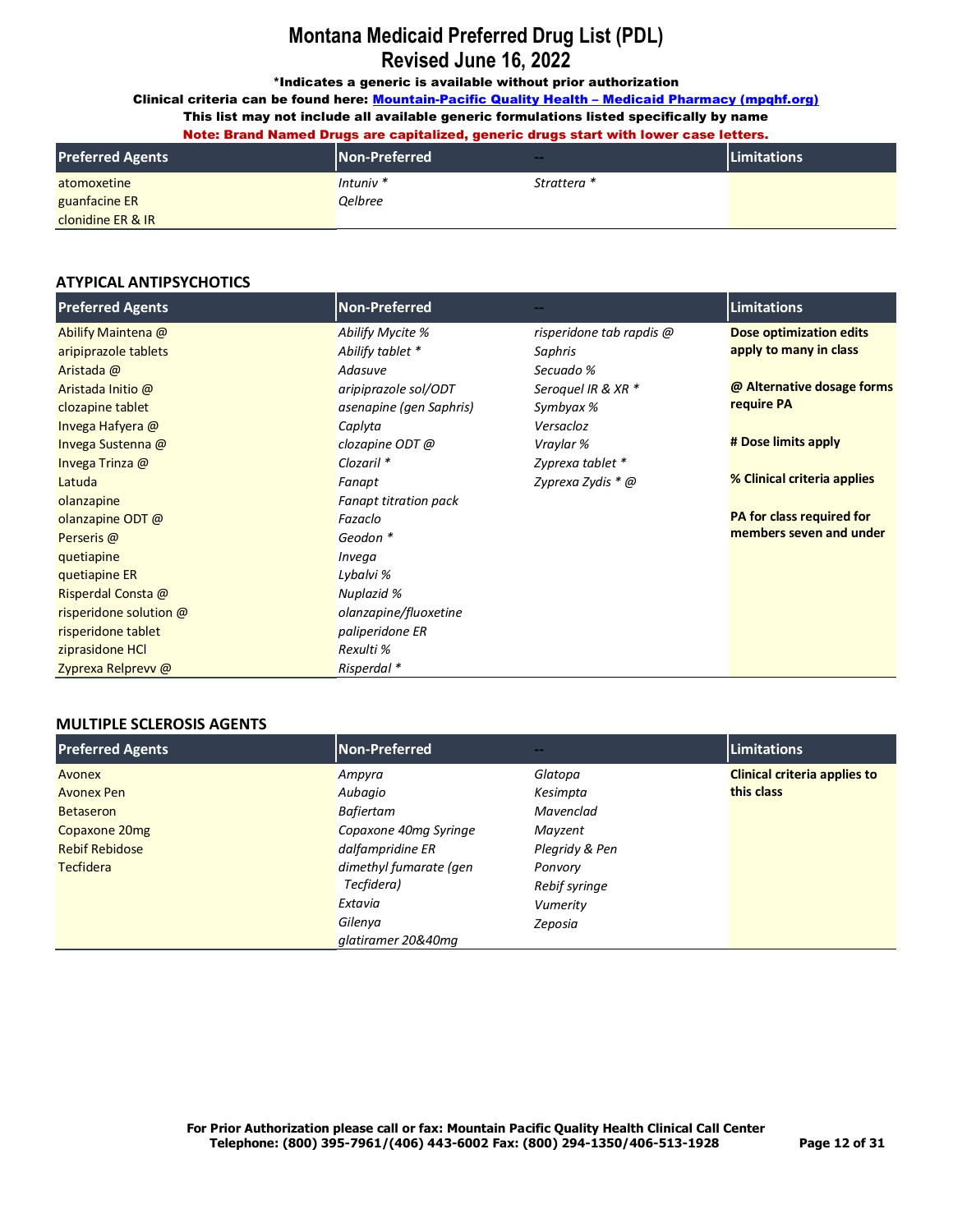\*Indicates a generic is available without prior authorization

Clinical criteria can be found here: Mountain-Pacific Quality Health - Medicaid Pharmacy (mpqhf.org)

This list may not include all available generic formulations listed specifically by name

Note: Brand Named Drugs are capitalized, generic drugs start with lower case letters.

## **ANTI-PARKINSON'S AGENTS**

| <b>Preferred Agents</b>      | Non-Preferred                 |                  | Limitations                 |
|------------------------------|-------------------------------|------------------|-----------------------------|
| amantadine caps/soln         | Apokyn %                      | Nourianz %       | % Clinical criteria applies |
| benztropine                  | Apomorphine %                 | Ongentys         |                             |
| carbidopa/levodopa IR and ER | Azilect                       | Osmolex ER       |                             |
| entacapone                   | amantadine tabs               | pramipexole ER % |                             |
| pramipexole dihydrochloride  | bromocriptine                 | rasagiline       |                             |
| ropinirole                   | carbidopa                     | ropinirole ER %  |                             |
| selegiline tabs              | carbidopa/levodopa ODT        | Rytary %         |                             |
| trihexyphenidyl              | carbidopa/levodopa/entacapone | Selegiline caps  |                             |
|                              | Dhivy                         | Sinemet IR       |                             |
|                              | Duopa                         | Stalevo          |                             |
|                              | Gocovri                       | tolcapone        |                             |
|                              | Inbrija                       | Xadaqo           |                             |
|                              | Kynmobi %                     | Zelapar          |                             |
|                              | Lodosyn                       |                  |                             |
|                              | Mirapex *                     |                  |                             |
|                              | Mirapex ER %                  |                  |                             |
|                              | Neupro                        |                  |                             |

## **SEDATIVE HYPNOTIC AGENTS**

| <b>Preferred Agents</b>                         | Non-Preferred         | --                        | <b>Limitations</b>              |
|-------------------------------------------------|-----------------------|---------------------------|---------------------------------|
| eszopiclone (initial dose limit 1mg/day)        | Ambien */ Ambien CR   | ramelteon                 | <b>Quantity limits apply to</b> |
| temazepam 15 & 30mg                             | Belsomra %            | Restoril *                | class                           |
| zaleplon                                        | doxepin (gen Silenor) | Rozerem                   |                                 |
| zolpidem tartrate IR tablet (initial dose limit | Dayvigo %             | Silenor %                 | % Clinical criteria applies     |
| <b>5mg/day for females)</b>                     | Edluar %              | Sonata                    |                                 |
|                                                 | Estazolam             | temazepam $7.5 & 22.5$ mq |                                 |
|                                                 | flurazepam            | triazolam                 |                                 |
|                                                 | Halcion               | zolpidem ER               |                                 |
|                                                 | Hetlioz cap/susp %    | zolpidem sl %             |                                 |
|                                                 | Intermezzo %          |                           |                                 |
|                                                 | Lunesta %             |                           |                                 |

## **SKELETAL MUSCLE RELAXANTS**

| <b>Preferred Agents</b>        | <b>Non-Preferred</b>   |                        | <b>Limitations</b>          |
|--------------------------------|------------------------|------------------------|-----------------------------|
| baclofen                       | Amrix %                | metaxalone             | % Clinical criteria applies |
| chlorzoxazone                  | cyclobenzaprine 7.5mg% | Norgesic Forte         | # Quantity limits apply     |
| cyclobenzaprine HCl 5mg & 10mg | cyclobenzaprine ER %   | Robaxin *              |                             |
| methocarbamol                  | Dantrium               | <b>Skelaxin</b>        |                             |
| orphenadrine citrate           | dantrolene sodium      | tizanidine capsule % # |                             |
| tizanidine HCI tablet          | Fexmid %               | Zanaflex capsule % #   |                             |
|                                | Flegsuvy               | Zanaflex tablet *      |                             |
|                                | Lorzone *              |                        |                             |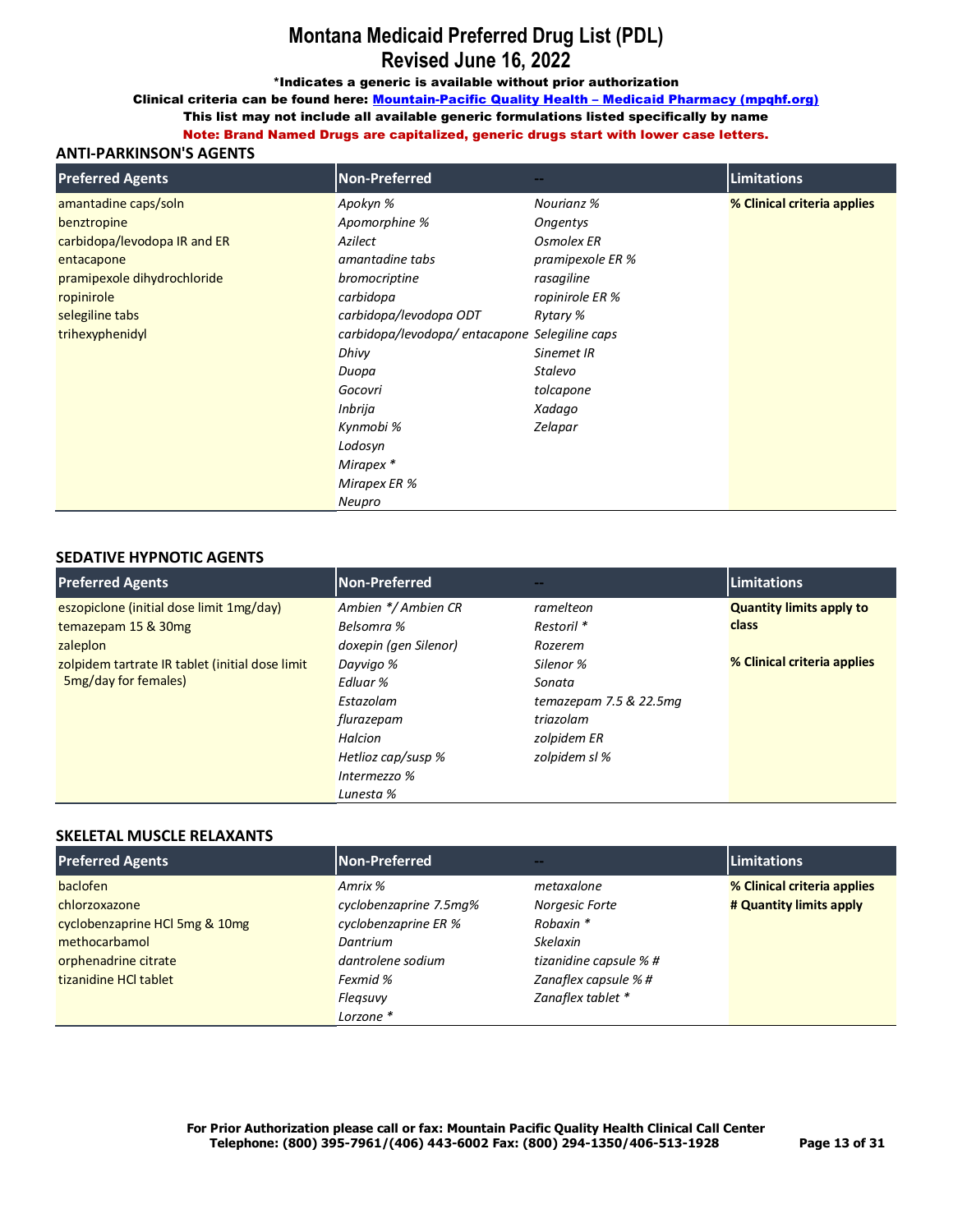\*Indicates a generic is available without prior authorization

Clinical criteria can be found here: Mountain-Pacific Quality Health - Medicaid Pharmacy (mpqhf.org)

This list may not include all available generic formulations listed specifically by name

Note: Brand Named Drugs are capitalized, generic drugs start with lower case letters.

## **MOVEMENT DISORDER DRUGS**

| <b>Preferred Agents</b> | <b>Non-Preferred</b> | $-$           | <b>Limitations</b>                  |
|-------------------------|----------------------|---------------|-------------------------------------|
| Austedo                 | Ingrezza             | tetrabenazine | <b>Clinical criteria applies to</b> |
| <b>Xenazine</b>         |                      |               | this class; Quantity limits         |
|                         |                      |               | apply                               |

## **ENDOCRINE AND METABOLIC AGENTS**

#### **ANDROGENIC AGENTS**

| <b>Preferred Agents</b> | <b>Non-Preferred</b> | $-$              | <b>Limitations</b>                  |
|-------------------------|----------------------|------------------|-------------------------------------|
| Androgel pump           | Androderm            | Testim           | <b>Clinical criteria applies to</b> |
|                         | Androgel pak         | testosterone gel | this class                          |
|                         | Fortesta             | Voqelxo          |                                     |

## **BONE: RESPORPTION AND RELATED AGENTS**

| <b>Preferred Agents</b> | Non-Preferred        | --                    | <b>Limitations</b>          |
|-------------------------|----------------------|-----------------------|-----------------------------|
| alendronate tablet      | Actonel              | Evista *              | % Clinical criteria applies |
| Forteo                  | alendronate solution | Fosamax tabs */ PlusD |                             |
| ibandronate             | Atelvia              | risedronate sodium    |                             |
| raloxifene              | Boniva               | teriparatide          |                             |
|                         | calcitonin-salmon %  | Tymlos                |                             |

### **ANTI-HYPOGLYCEMIC AGENTS**

| <b>Preferred Agents</b>                     | <b>Non-Preferred</b><br>$-$ | <b>Limitations</b>      |
|---------------------------------------------|-----------------------------|-------------------------|
| Bagsimi#                                    | diazoxide susp              | # Quantity limits apply |
| Glucagon #                                  | Glucagon Emergency kit      |                         |
| Glucagon Emergency Kit (Lilly, Amphastar) # | (Fresenius) #               |                         |
| <b>Proglycem susp</b>                       | Gvoke pen/syringe #         |                         |
| Zegalogue autoinject #                      | Zegalogue syringe #         |                         |

#### **DIABETES: ALPHA-GLUCOSIDASE INHIBITORS**

| <b>Preferred Agents</b> | Non-Preferred | -- | <b>Limitations</b> |
|-------------------------|---------------|----|--------------------|
| acarbose                | miglitol      |    | N/A                |
|                         | Precose *     |    |                    |

#### **DIABETES: DPP-IV INHIBITORS**

| <b>Preferred Agents</b> | Non-Preferred           | --            | <b>Limitations</b>          |
|-------------------------|-------------------------|---------------|-----------------------------|
| Glyxambi %              | alogliptin              | Kombiglyze XR | % Clinical criteria applies |
| Janumet                 | alogliptin-metformin    | <b>Nesina</b> |                             |
| Janumet XR              | alogliptin-pioglitazone | Onglyza       |                             |
| Januvia                 | Jentadueto              | Oseni %       |                             |
| Tradienta               | Jentadueto XR           | Trijardy XR % |                             |
|                         | Kazano                  |               |                             |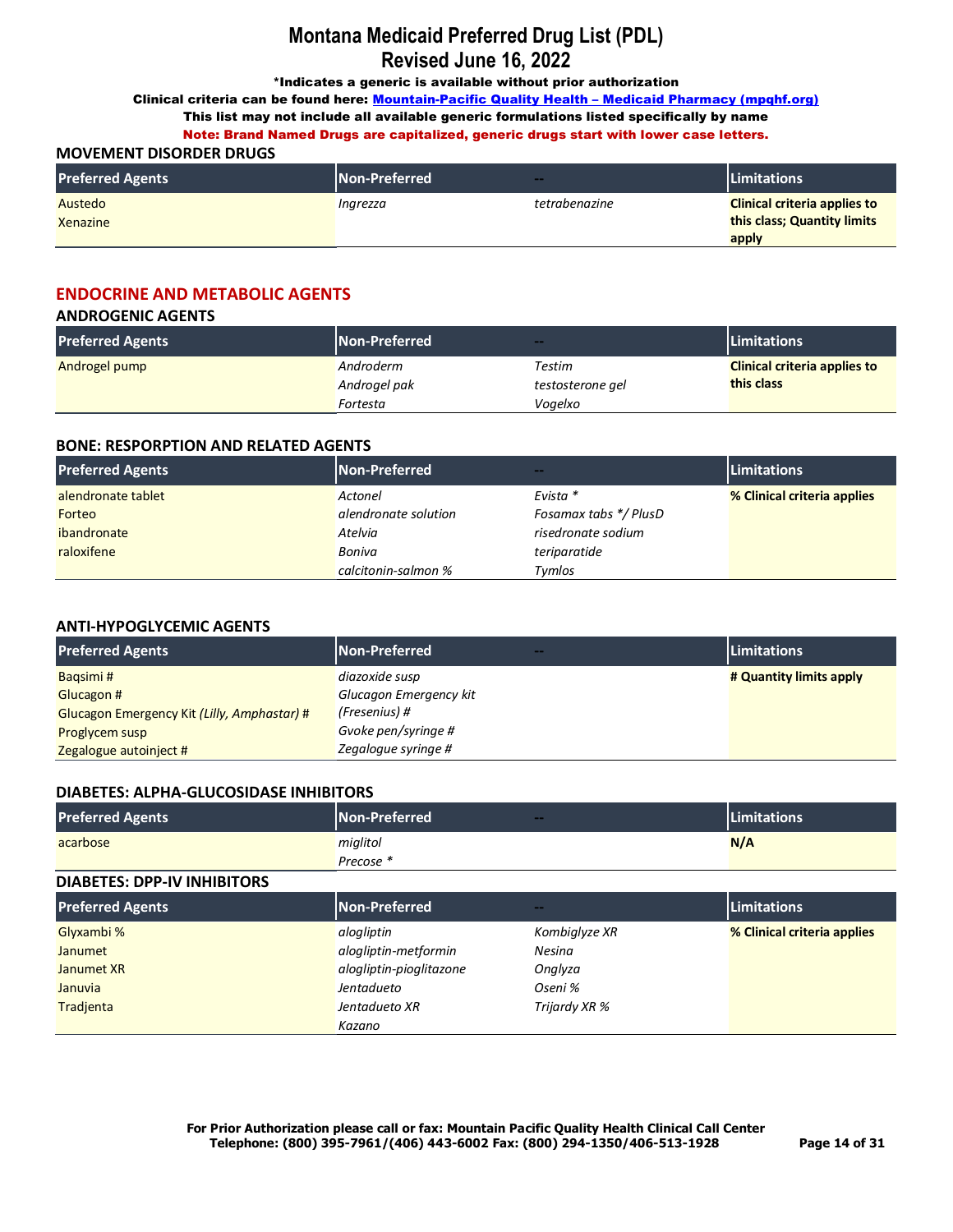\*Indicates a generic is available without prior authorization

Clinical criteria can be found here: Mountain-Pacific Quality Health - Medicaid Pharmacy (mpqhf.org)

# This list may not include all available generic formulations listed specifically by name

Note: Brand Named Drugs are capitalized, generic drugs start with lower case letters. **DIABETES: GLP1 RECEPTOR AGONISTS**

| <b>Preferred Agents</b> | Non-Preferred         | $-$      | Limitations                      |
|-------------------------|-----------------------|----------|----------------------------------|
| <b>Byetta Pens</b>      | Adlyxin               | Rybelsus | <b>Electronic edits apply to</b> |
| <b>Ozempic</b>          | <b>Bydureon BCISE</b> |          | class                            |
| <b>Trulicity</b>        |                       |          |                                  |
| Victoza                 |                       |          |                                  |

### **DIABETES: INSULIN AND COMBO**

| <b>Preferred Agents</b>                                                                                                                                                                                                                                                                                                                                                                              | <b>Non-Preferred</b>                                                                                                                                                                                                                   |                                                                                                                                                                                                            | <b>Limitations</b>                                            |
|------------------------------------------------------------------------------------------------------------------------------------------------------------------------------------------------------------------------------------------------------------------------------------------------------------------------------------------------------------------------------------------------------|----------------------------------------------------------------------------------------------------------------------------------------------------------------------------------------------------------------------------------------|------------------------------------------------------------------------------------------------------------------------------------------------------------------------------------------------------------|---------------------------------------------------------------|
|                                                                                                                                                                                                                                                                                                                                                                                                      |                                                                                                                                                                                                                                        |                                                                                                                                                                                                            |                                                               |
| <b>Humalog JR Kwikpen</b><br>Humalog U-100 Kwikpen<br>Humalog Mix Pen/Vial<br><b>Humalog Vial/Cartridge</b><br><b>Humulin Vial OTC</b><br>Humulin 70/30 Vial/pen<br>Humulin/Novolin N Vial<br>Humulin/Novolin R Vial<br>Humulin R U-500 Pen<br>insulin aspart cartridge/flexpen/vial<br>insulin aspart/insulin aspart protamine pen/vial<br>insulin lispro vial/kwikpen<br>insulin lispro JR kwikpen | Admelog Vial/SoloStar<br>Afrezza<br>Apidra Vial/Solostar<br>Basaglar Kwikpen<br>Fiasp Vial/FlexTouch/ Cartridge<br>Humalog U-200 Kwikpen<br>Humulin Pen<br>Humulin N Pen OTC<br>Humulin R U-500 Vial<br>insulin glargine-YFGN Pen/Vial | Lyumjev<br>Novolin N flexpen<br>Novolin R flexpen<br>Novolin 70/30<br>NovoLog Mix 70/30 vial<br>Semglee<br>Semglee-YFGN Pen/Vial<br>Soligua 100-33<br>Toujeo<br>Tresiba Vial/FlexTouch<br>Xultophy 100-3.6 | <b>Clinical PA required for</b><br>non-preferred insulin pens |
| insulin lispro protamine mix<br>Lantus vial<br>Lantus SoloStar<br>Levemir vial<br>Levemir FlexTouch<br>NovoLog Pen/Vial/Cartridge<br>NovoLog Mix 70/30 flexpen                                                                                                                                                                                                                                       |                                                                                                                                                                                                                                        |                                                                                                                                                                                                            |                                                               |

## **DIABETES: MEGLITINIDES AND COMBOS**

| <b>Preferred Agents</b>       | l Non-Preferred <b>\</b>      | $-$                   | <b>Limitations</b> |
|-------------------------------|-------------------------------|-----------------------|--------------------|
| Repaglinide (gen for Prandin) | Nateglinide (gen for Starlix) | repaglinide-metformin | N/A                |

#### **DIABETES: METFORMINS AND COMBOS**

| <b>Preferred Agents</b>                  | Non-Preferred       | $\sim$                              | <b>Limitations</b> |
|------------------------------------------|---------------------|-------------------------------------|--------------------|
| glyburide-metformin                      | Fortamet            | metformin ER (gen for Fortamet) N/A |                    |
| metformin                                | glipizide-metformin | metformin ER (gen for Glumetza)     |                    |
| metformin ER (generic for Glucophage XR) | Glumetza            | <b>Riomet</b>                       |                    |
|                                          | metformin solution  |                                     |                    |

**For Prior Authorization please call or fax: Mountain Pacific Quality Health Clinical Call Center Telephone: (800) 395-7961/(406) 443-6002 Fax: (800) 294-1350/406-513-1928 Page 15 of 31**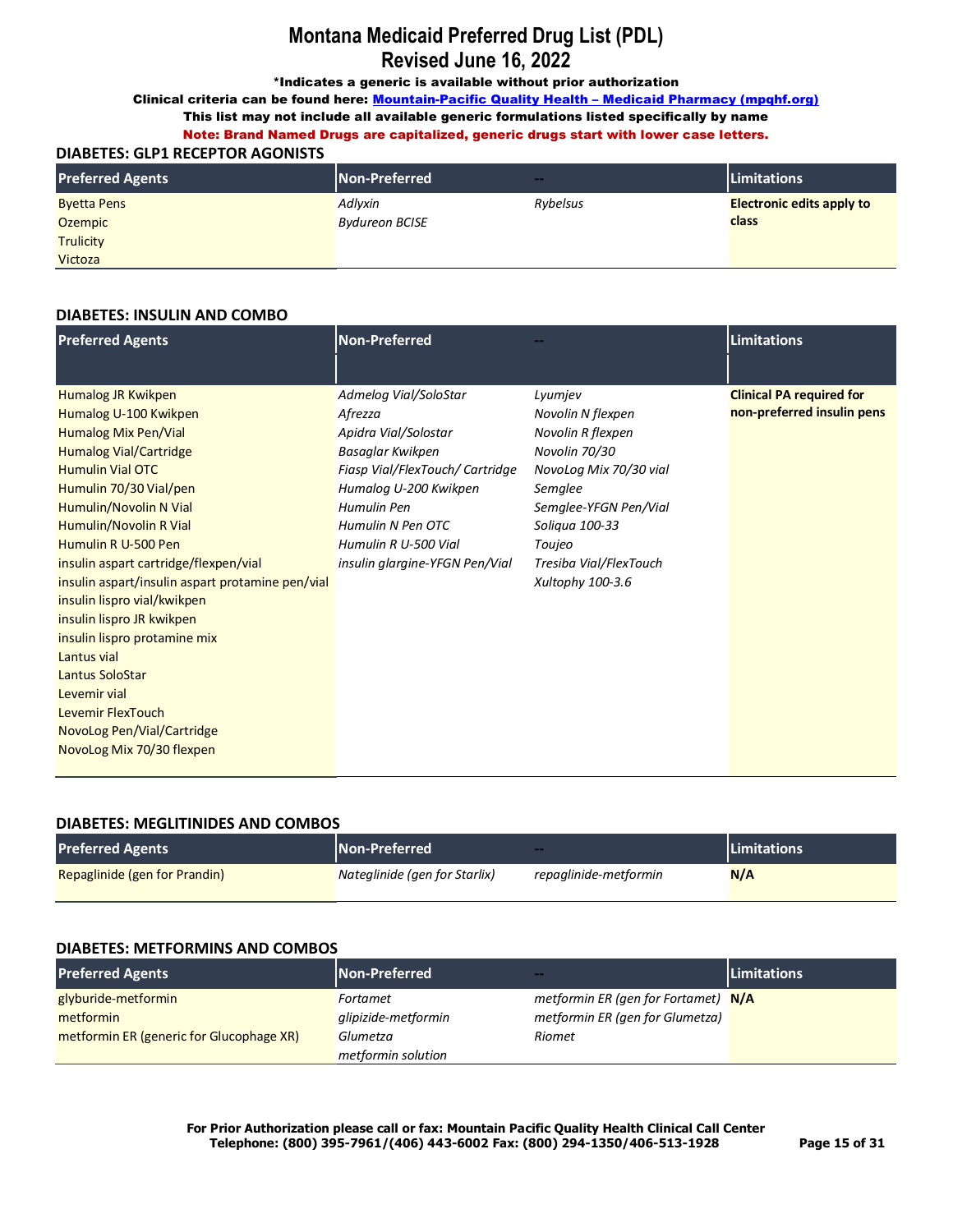\*Indicates a generic is available without prior authorization

Clinical criteria can be found here: Mountain-Pacific Quality Health - Medicaid Pharmacy (mpqhf.org) This list may not include all available generic formulations listed specifically by name

Note: Brand Named Drugs are capitalized, generic drugs start with lower case letters.

### **DIABETES: SGLT2 AND COMBOS**

| <b>Preferred Agents</b> | Non-Preferred | $\sim$        | <b>Limitations</b>                  |
|-------------------------|---------------|---------------|-------------------------------------|
| Farxiga                 | Invokamet XR  | Steglatro     | <b>Clinical criteria applies to</b> |
| Glyxambi                | Otern         | Steglujan     | this class                          |
| Invokamet               | Segluromet    | Synjardy XR   |                                     |
| Invokana                |               | Trijardy XR % |                                     |
| <b>Jardiance</b>        |               |               |                                     |
| Synjardy                |               |               |                                     |
| <b>Xigduo XR</b>        |               |               |                                     |

#### **DIABETES: SULFONYLUREAS**

| <b>Preferred Agents</b> | Non-Preferred        | $\sim$    | Limitations |
|-------------------------|----------------------|-----------|-------------|
| glimepiride             | Amaryl <sup>*</sup>  | Glynase * | N/A         |
| glipizide               | Glucotrol XL *       |           |             |
| glipizide ER/XL         | glyburide micronized |           |             |
| glyburide               |                      |           |             |

| <b>DIABETES: TZD</b>    |                                         |                                                               |                                                   |
|-------------------------|-----------------------------------------|---------------------------------------------------------------|---------------------------------------------------|
| <b>Preferred Agents</b> | Non-Preferred                           | $-$                                                           | <b>Limitations</b>                                |
| pioglitazone            | <b>Actoplus Met</b><br>Actos<br>Avandia | Duetact<br>pioglitazone/glimepiride<br>pioglitazone/metformin | <b>Clinical criteria applies to</b><br>this class |

## **ESTROGEN PREPARATIONS, OTHER ROUTES: ORAL/TRANSDERMAL**

| <b>Preferred Agents</b> | Non-Preferred<br>$\sim$ $-$                                     | Limitations |
|-------------------------|-----------------------------------------------------------------|-------------|
| <b>ORAL</b>             | Duavee                                                          | N/A         |
| estradiol oral          | Estrace *                                                       |             |
| <b>Premarin Oral</b>    | <b>Menest</b>                                                   |             |
|                         | Osphena                                                         |             |
| <b>TRANSDERMAL</b>      | Alora                                                           | N/A         |
| Climara                 | Divigel                                                         |             |
| <b>Minivelle</b>        | Dotti                                                           |             |
| <b>Vivelle-Dot</b>      | Elestrin                                                        |             |
|                         | estradiol patch (generics for<br>Climara/Minivelle/Vivelle-Dot) |             |
|                         | Evamist                                                         |             |
|                         | Lyllana                                                         |             |
|                         | Menostar                                                        |             |

#### **ESTROGEN PREPARATIONS, VAGINAL**

| <b>Preferred Agents</b>       | Non-Preferred           | $-$       | <b>Limitations</b> |
|-------------------------------|-------------------------|-----------|--------------------|
| <b>Estring</b>                | Estrace                 | Femring   | N/A                |
| <b>Premarin Vaginal Cream</b> | estradiol (gen Estrace) | Intrarosa |                    |
| Vagifem                       | estradiol (gen Yuvafem) | Yuvafem   |                    |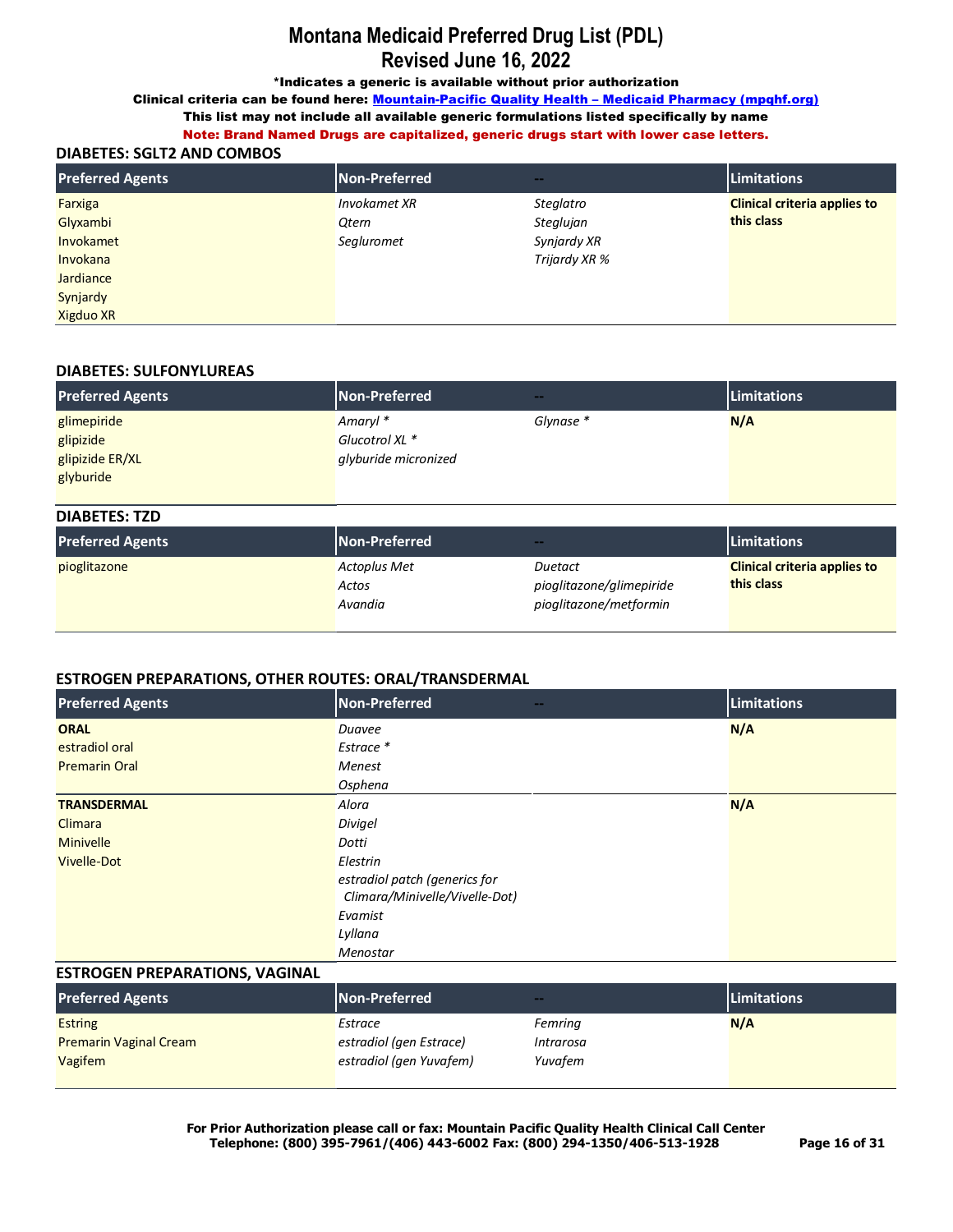\*Indicates a generic is available without prior authorization

Clinical criteria can be found here: Mountain-Pacific Quality Health - Medicaid Pharmacy (mpqhf.org)

This list may not include all available generic formulations listed specifically by name Note: Brand Named Drugs are capitalized, generic drugs start with lower case letters.

### **GROWTH HORMONES**

| <b>Preferred Agents</b>       | Non-Preferred | $\sim$               | Limitations                         |
|-------------------------------|---------------|----------------------|-------------------------------------|
| Genotropin Cartridge, Syringe | Humatrope     | Saizen               | <b>Clinical criteria applies to</b> |
| Norditropin                   | Nutropin AQ   | Serostim             | this class                          |
|                               | Omnitrope     | Skytrofa             |                                     |
|                               |               | <b>Zomacton Vial</b> |                                     |
|                               |               | Zorbtive             |                                     |

### **PANCREATIC ENZYMES**

| <b>Preferred Agents</b> | <b>Non-Preferred</b> | $\sim$  | <b>Limitations</b> |
|-------------------------|----------------------|---------|--------------------|
| Creon                   | Pancreaze            | Viokace | N/A                |
| Zenpep                  | Pertzye              |         |                    |

### **PITUITARY SUPPRESSIVE AGENTS, LHRH**

| <b>Preferred Agents</b> | Non-Preferred | --       | Limitations                 |
|-------------------------|---------------|----------|-----------------------------|
| Fensolvi                | $\bf{u}$      | $\bf{u}$ | % Clinical criteria applies |
| <b>Lupron Depot-Ped</b> |               |          |                             |
| <b>Supprelin LA %</b>   |               |          |                             |
| Synarel                 |               |          |                             |
| Triptodur               |               |          |                             |

#### **PROGESTINS FOR CACHEXIA**

| <b>Preferred Agents</b> | l Non-Preferred <b>\</b> | $-$ | <b>Limitations</b> |
|-------------------------|--------------------------|-----|--------------------|
| megestrol suspension    | megestrol ES 625mg/5mL   |     | N/A                |
|                         | suspension               |     |                    |

## **UTERINE DISORDER TREATMENTS**

| <b>Preferred Agents</b> | Non-Preferred<br>$-$ | <b>Limitations</b> |
|-------------------------|----------------------|--------------------|
| <b>Myfembree</b>        | N/A                  | N/A                |
| Oriahnn                 |                      |                    |
| Orilissa                |                      |                    |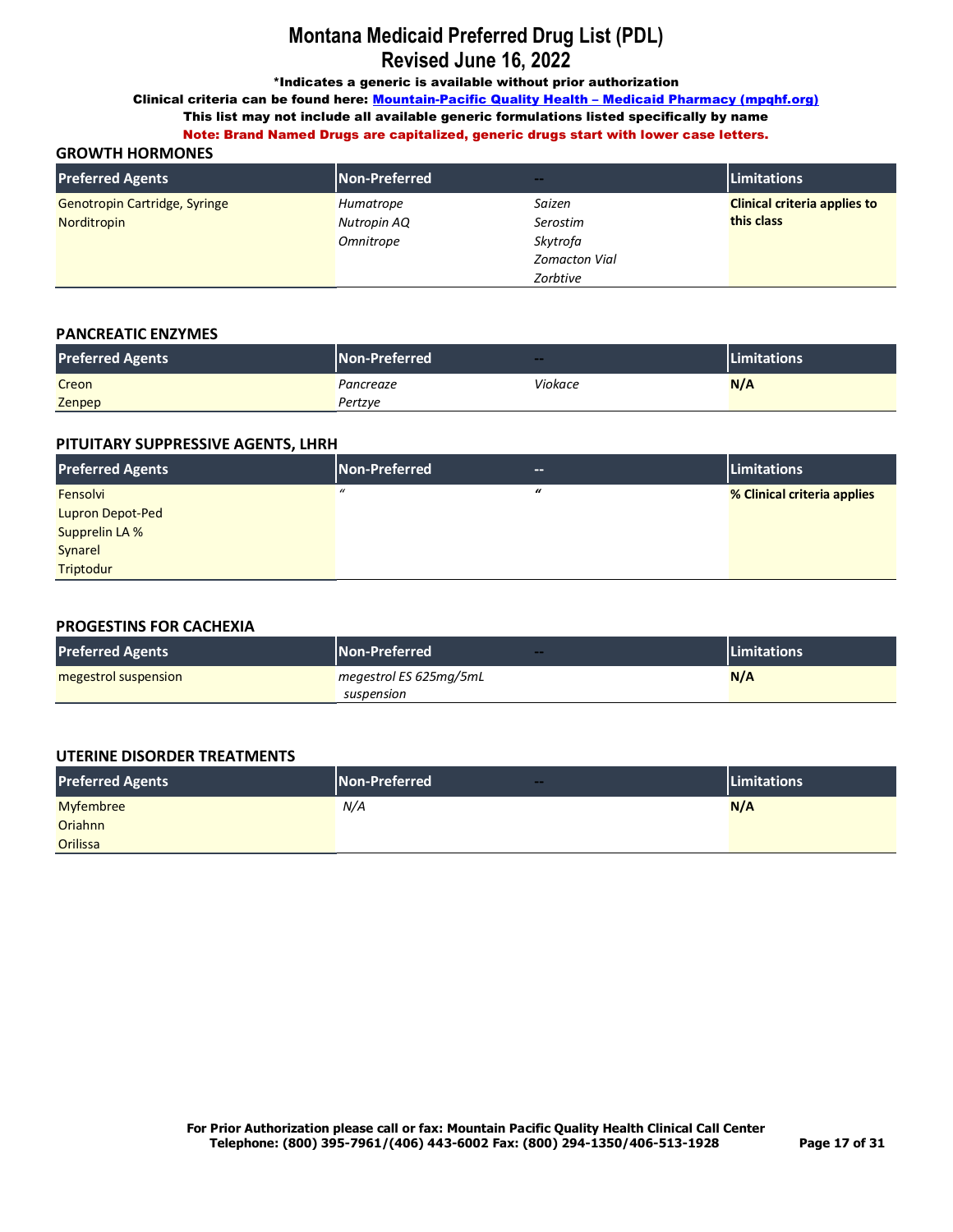\*Indicates a generic is available without prior authorization

Clinical criteria can be found here: Mountain-Pacific Quality Health - Medicaid Pharmacy (mpghf.org) This list may not include all available generic formulations listed specifically by name Note: Brand Named Drugs are capitalized, generic drugs start with lower case letters.

## **GASTROINTESTINAL**

## **ANTIEMETICS AGENTS**

| <b>Preferred Agents</b>          | <b>Non-Preferred</b>    | --                       | <b>Limitations</b>                   |
|----------------------------------|-------------------------|--------------------------|--------------------------------------|
| metoclopramide tablets, solution | Akynzeo                 | metoclopramide injection | <b>Quantity limits apply to this</b> |
| ondansetron injections           | aprepitant              | metoclopramide ODT       | class                                |
| ondansetron ODT                  | Bonjesta %              | Reglan *                 | % Clinical criteria applies          |
| ondansetron solution             | Diclegis%               | Sancuso                  |                                      |
| ondansetron tablet               | doxylamine/pyridox %    | Sustol SQ                |                                      |
|                                  | Emend Oral %            | Zofran *                 |                                      |
|                                  | <b>Emend Oral Pak %</b> |                          |                                      |
|                                  | Gimoti                  |                          |                                      |
|                                  | granisetron             |                          |                                      |

## **GI MOTILITY AGENTS**

| <b>Preferred Agents</b> | Non-Preferred              | --              | <b>Limitations</b>                  |
|-------------------------|----------------------------|-----------------|-------------------------------------|
| Amitiza                 | Alosetron                  | <b>Trulance</b> | <b>Clinical criteria applies to</b> |
| <b>Linzess</b>          | Ibsrela                    | Viberzi         | this class                          |
| Lotronex                | Lubiprostone (gen Amitiza) |                 |                                     |
| <b>Movantik</b>         | Motegrity                  |                 |                                     |
|                         | Relistor tab, syr          |                 |                                     |
|                         | Symproic                   |                 |                                     |

### PROTON PUMP INHIBITORS AND H. PYLORI TREATMENT

| <b>Preferred Agents</b>                                                                                            | <b>Non-Preferred</b>                                                                                                                                                                                                                                                                                          |                                                                                                                                                                                                                                       | <b>Limitations</b>                                                                                                                                                        |
|--------------------------------------------------------------------------------------------------------------------|---------------------------------------------------------------------------------------------------------------------------------------------------------------------------------------------------------------------------------------------------------------------------------------------------------------|---------------------------------------------------------------------------------------------------------------------------------------------------------------------------------------------------------------------------------------|---------------------------------------------------------------------------------------------------------------------------------------------------------------------------|
| esomeprazole cap (Rx)<br>Nexium suspension @<br>omeprazole (Rx)<br>pantoprazole<br>Protonix suspension @<br>Pylera | Aciphex tab<br>Aciphex sprinkle @<br>Dexilant<br>dexlansoprazole (gen Dexilant)<br>Esomeprazole cap (OTC)<br>esomeprazole tab (OTC)<br>esomeprazole susp<br>lansoprazole Rx & OTC<br>lansoprazole-amox-clarith<br>naproxen/esomeprazole (gen<br>Vimovo) %<br>Nexium OTC<br>Nexium Rx capsule<br>Omeclamox-Pak | omeprazole OTC<br>omeprazole/sodium bicarb<br>pantoprazole susp<br>Prevacid RX and OTC<br>Prevacid SoluTab @<br>Prilosec (Rx) susp packet @<br>Protonix Tablet *<br>Rabeprazole<br>Talicia<br>Vimovo %<br>Zegerid<br>Zegerid packet @ | <b>Trial of two preferred</b><br>molecules required<br>@ Alternative dose forms<br>require PA.<br><b>Quantity limits apply to</b><br>class<br>% Clinical criteria applies |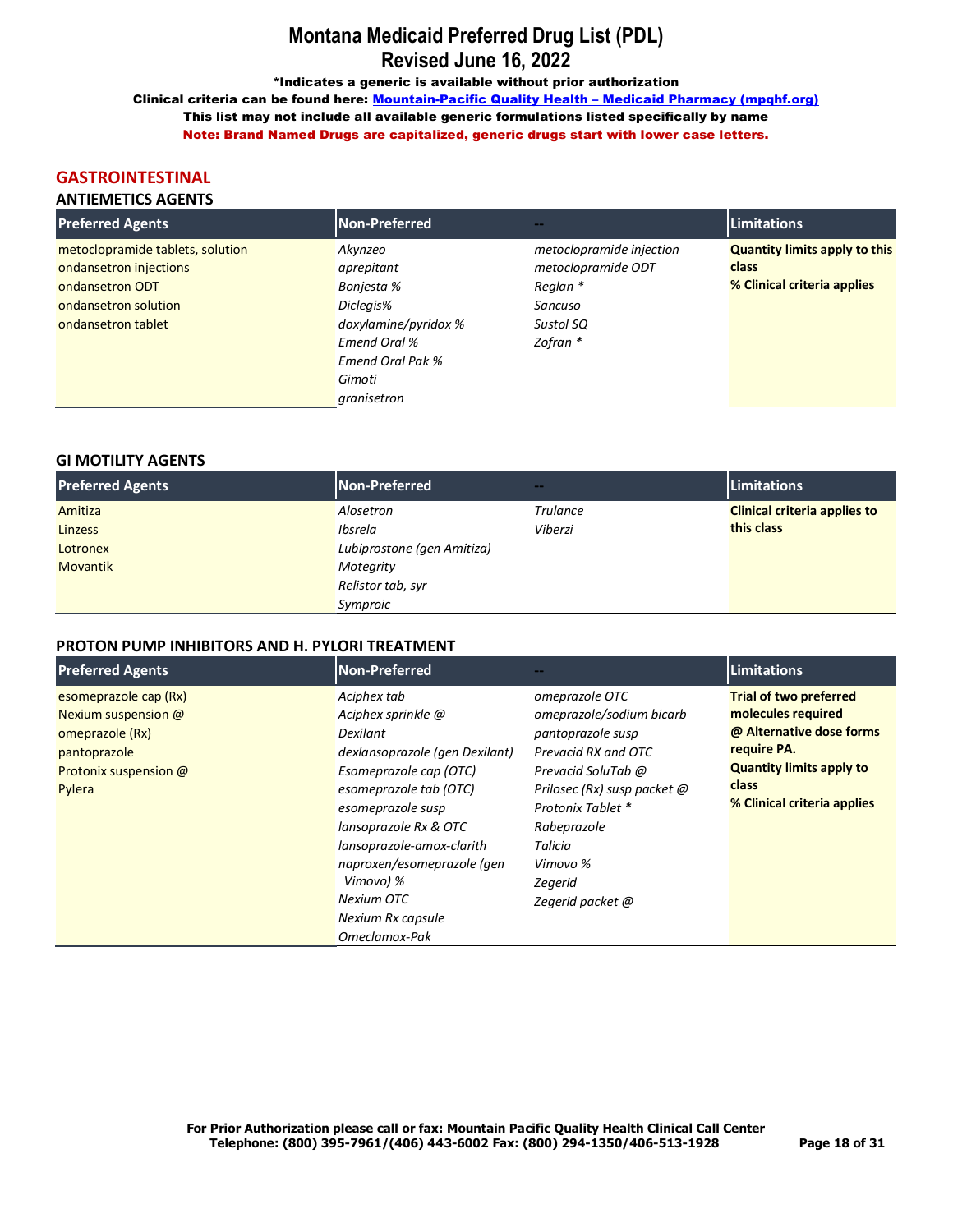\*Indicates a generic is available without prior authorization

Clinical criteria can be found here: Mountain-Pacific Quality Health - Medicaid Pharmacy (mpqhf.org) This list may not include all available generic formulations listed specifically by name Note: Brand Named Drugs are capitalized, generic drugs start with lower case letters.

## **ULCERATIVE COLITIS – ORAL**

| <b>Preferred Agents</b> | Non-Preferred   | --                         | <b>Limitations</b> |
|-------------------------|-----------------|----------------------------|--------------------|
| Apriso                  | Asacol HD       | Dipentum                   | N/A                |
| <b>Delzicol</b>         | Azulfidine *    | mesalamine (gen Delzicol)  |                    |
| Lialda                  | Azulfidine DR * | mesalamine ER (gen Apriso) |                    |
| Pentasa                 | balsalazide     | mesalamine (gen Asacol HD) |                    |
| sulfasalazine DR        | budesonide ER   | mesalamine (gen Lialda)    |                    |
| sulfasalazine IR        | Colazal         | Uceris oral                |                    |

#### **ULCERATIVE COLITIS – RECTAL**

| <b>Preferred Agents</b> | Non-Preferred                                                                   | $-1$                                           | <b>Limitations</b> |
|-------------------------|---------------------------------------------------------------------------------|------------------------------------------------|--------------------|
| Canasa rectal supp      | mesalamine enema<br>mesalamine supp (gen Canasa)<br>mesalamine kit (gen Rowasa) | Rowasa kit<br>sf Rowasa enema<br>Uceris rectal | N/A                |

## **GENITOURINARY AND RENAL**

#### **ALPHA BLOCKERS FOR BPH**

| <b>Preferred Agents</b> | Non-Preferred | --        | <b>Limitations</b> |
|-------------------------|---------------|-----------|--------------------|
| alfuzosin               | Flomax *      | silodosin | N/A                |
| tamsulosin              | Rapaflo       |           |                    |

#### **ANDROGEN HORMONE INHIBITORS AND COMBOS**

| <b>Preferred Agents</b> | Non-Preferred          | $-$       | <b>Limitations</b> |
|-------------------------|------------------------|-----------|--------------------|
| dutasteride             | Avodart *              | Jalvn     | N/A                |
| finasteride             | dutasteride-tamsulosin | Natesto   |                    |
|                         |                        | Proscar * |                    |

| <b>PDE-5 FOR BPH</b>    |                             |                                     |
|-------------------------|-----------------------------|-------------------------------------|
| <b>Preferred Agents</b> | <b>Non-Preferred</b><br>$-$ | <b>Limitations</b>                  |
| N/A                     | Cialis                      | <b>Clinical criteria applies to</b> |
|                         | Tadalafil                   | this class                          |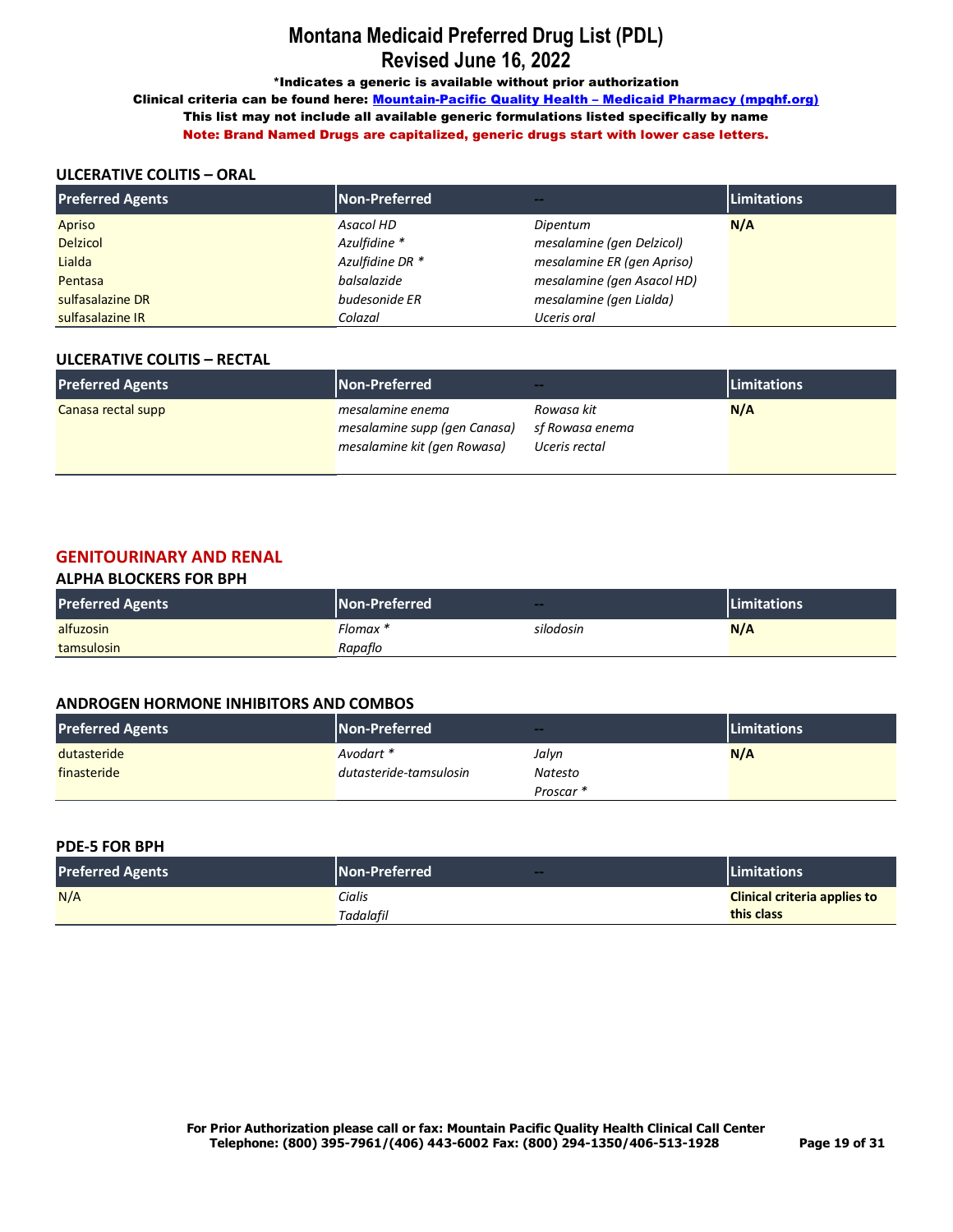\*Indicates a generic is available without prior authorization

Clinical criteria can be found here: Mountain-Pacific Quality Health - Medicaid Pharmacy (mpqhf.org)

This list may not include all available generic formulations listed specifically by name

## Note: Brand Named Drugs are capitalized, generic drugs start with lower case letters.

## **PHOSPHATE BINDERS**

| <b>Preferred Agents</b> | <b>Non-Preferred</b>   |                               | Limitations |
|-------------------------|------------------------|-------------------------------|-------------|
| calcium acetate caps    | Auryxia                | sevelamer powder              | N/A         |
| <b>Fosrenol tabs</b>    | calcium acetate tabs   | sevelamer carbonate tabs (gen |             |
| Phoslyra                | Fosrenol powder        | Renvela)                      |             |
| Renagel                 | lanthanum chew tab     | sevelamer HCL tabs (gen       |             |
| Renvela tablets         | Renvela powder packets | Renagel)                      |             |
|                         |                        | Velphoro                      |             |

#### **POTASSIUM BINDERS**

| <b>Preferred Agents</b>      | Non-Preferred<br>$-$ | <b>Limitations</b> |
|------------------------------|----------------------|--------------------|
| Lokelma                      | Veltassa             | N/A                |
| sodium polystyrene sulfonate |                      |                    |
|                              |                      |                    |

#### **URINARY TRACT ANTISPASMODICS**

| <b>Preferred Agents</b>    | Non-Preferred  | --                 | <b>Limitations</b> |
|----------------------------|----------------|--------------------|--------------------|
| oxybutynin ER              | darifenacin ER | Myrbetrig tab/susp | N/A                |
| oxybutynin IR              | Detrol         | Oxytrol *          |                    |
| solifenacin (gen Vesicare) | Detrol LA      | tolterodine        |                    |
| Toviaz                     | Ditropan XL    | tolterodine ER     |                    |
|                            | flavoxate      | trospium           |                    |
|                            | Gelnique       | trospium XR        |                    |
|                            | Gemtesa        | Vesicare *         |                    |
|                            |                | Vesicare LS susp   |                    |

## **HEMATOLOGICAL AGENTS**

#### **ANTICOAGULANTS INJECTABLE**

| <b>Preferred Agents</b> | Non-Preferred | --          | <b>Limitations</b>      |
|-------------------------|---------------|-------------|-------------------------|
| enoxaparin #            | Arixtra       | Fragmin     | # Quantity limits apply |
|                         | fondaparinux  | Lovenox * # |                         |

#### **ANTICOAGULANT ORAL**

| <b>Preferred Agents</b>               | Non-Preferred<br><b>Service</b> | <b>Limitations</b>          |
|---------------------------------------|---------------------------------|-----------------------------|
| Eliguis #                             | Savaysa #                       | # Quantity limits apply     |
| Eliquis starter pack #                | Xarelto 2.5mg # $%$             | % Clinical criteria applies |
| Pradaxa#                              | Xarelto susp %                  |                             |
| warfarin                              |                                 |                             |
| Xarelto 10,15,20mg and Starter Pack # |                                 |                             |

**For Prior Authorization please call or fax: Mountain Pacific Quality Health Clinical Call Center Telephone: (800) 395-7961/(406) 443-6002 Fax: (800) 294-1350/406-513-1928 Page 20 of 31**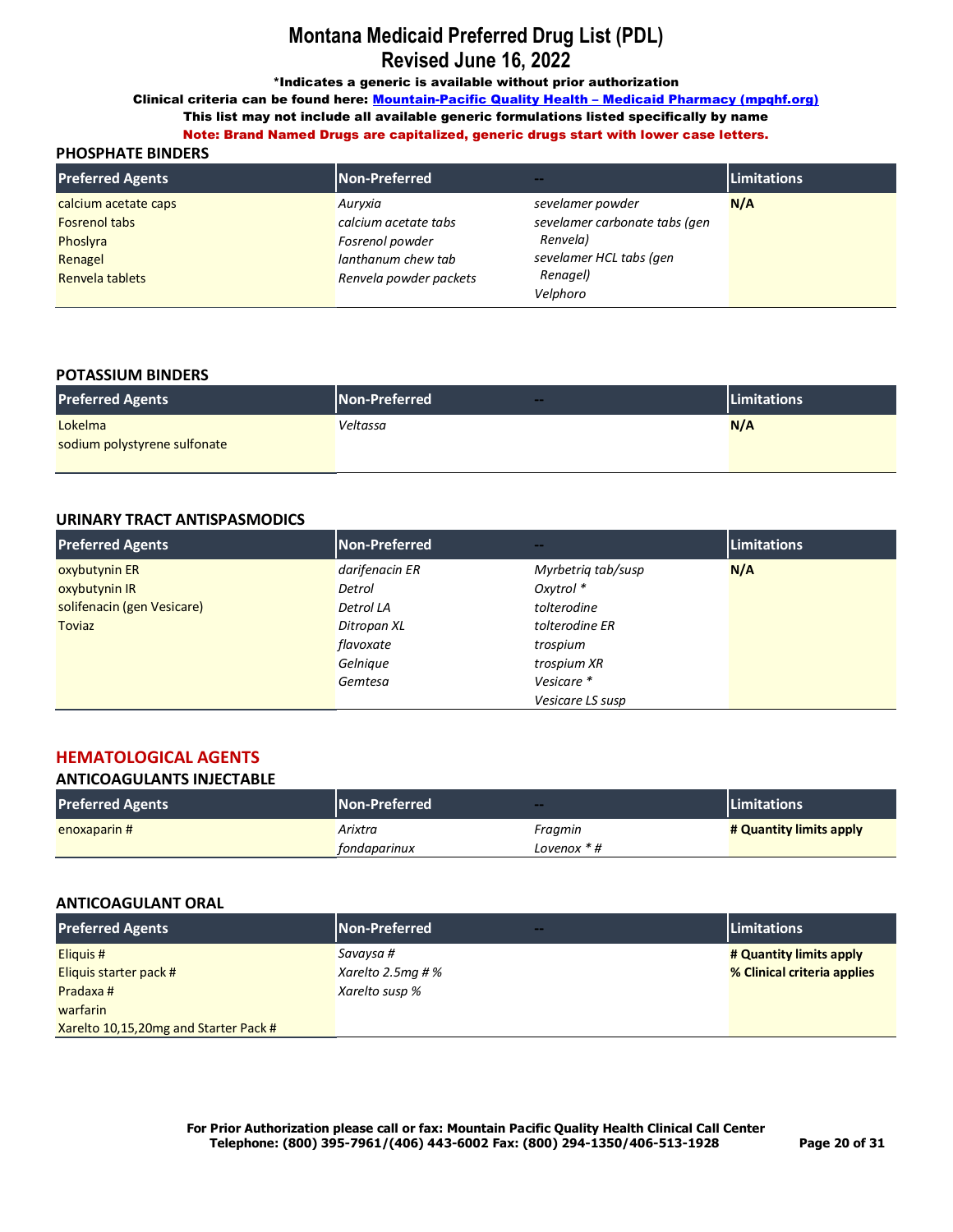\*Indicates a generic is available without prior authorization

Clinical criteria can be found here: Mountain-Pacific Quality Health - Medicaid Pharmacy (mpqhf.org)

This list may not include all available generic formulations listed specifically by name

Note: Brand Named Drugs are capitalized, generic drugs start with lower case letters. **COLONY STIMULATING FACTORS**

| <b>Preferred Agents</b> | Non-Preferred | $-$       | <b>Limitations</b> |  |
|-------------------------|---------------|-----------|--------------------|--|
| <b>Granix syringe</b>   | Fulphila      | Nivestym  | N/A                |  |
| Neupogen vial & syringe | Leukine       | Releuko   |                    |  |
| <b>Nyvepria</b>         | Granix vial   | Udenyca   |                    |  |
|                         | Neulasta      | Zarxio    |                    |  |
|                         |               | Ziextenzo |                    |  |

#### **HEMATOPOIETIC AGENTS**

| <b>Preferred Agents</b> | Non-Preferred    | $-$      | <b>Limitations</b> |  |
|-------------------------|------------------|----------|--------------------|--|
| Epogen                  | Aranesp Syr/Vial | Procrit  | N/A                |  |
| Retacrit                | Mircera          | Reblozyl |                    |  |

## **MISCELLANEOUS AGENTS**

## **ANTIHYPERURICEMICS**

| <b>Preferred Agents</b> | Non-Preferred                     | $-$                       | <b>Limitations</b>          |
|-------------------------|-----------------------------------|---------------------------|-----------------------------|
| <b>Allopurinol</b>      | colchicine capsule % (generic for | febuxostat % (gen Uloric) | % Clinical criteria applies |
| Colcrys %               | Mitigare)                         | Gloperba                  |                             |
| probenecid              | colchicine tablet % (generic for  | Mitigare %                |                             |
| probenecid/colchicine % | Colcrys)                          | Uloric %                  |                             |
|                         |                                   | Zyloprim *                |                             |

#### **BILE SALTS**

| <b>Preferred Agents</b> | Non-Preferred        | $- -$                  | <b>Limitations</b>          |
|-------------------------|----------------------|------------------------|-----------------------------|
| ursodiol tablet/capsule | Bylvay (caps/pellet) | Ocaliva %              | % Clinical criteria applies |
|                         | Chenodal %           | Reltone                |                             |
|                         | Cholbam %            | Urso/Urso Forte tablet |                             |
|                         | Livmarli             |                        |                             |

## **IMMUNOLOGIC AGENTS**

#### **ANTINEOPLASTIC AGENTS, TOPICAL**

| <b>Preferred Agents</b>                  | <b>Non-Preferred</b><br>$-1$ | <b>Limitations</b>                  |
|------------------------------------------|------------------------------|-------------------------------------|
| diclofenac topical (gen for Solaraze)    | Carac                        | <b>Clinical criteria applies to</b> |
| Efudex cream                             | fluorouracil cream           | this class                          |
| fluorouracil solution (generic & branded | Picato                       |                                     |
| generic)                                 |                              |                                     |

#### **HAE TREATMENTS**

| <b>Preferred Agents</b> | Non-Preferred<br>$-1$ | <b>Limitations</b>                  |
|-------------------------|-----------------------|-------------------------------------|
| <b>Berinert</b>         | Cinryze               | <b>Clinical criteria applies to</b> |
| Haegarda                | Firazyr               | this class                          |
| icatibant (gen Firazyr) | Orladevo              |                                     |
| <b>Kalbitor</b>         | Ruconest              |                                     |
| Takhzyro                |                       |                                     |

**For Prior Authorization please call or fax: Mountain Pacific Quality Health Clinical Call Center Telephone: (800) 395-7961/(406) 443-6002 Fax: (800) 294-1350/406-513-1928 Page 21 of 31**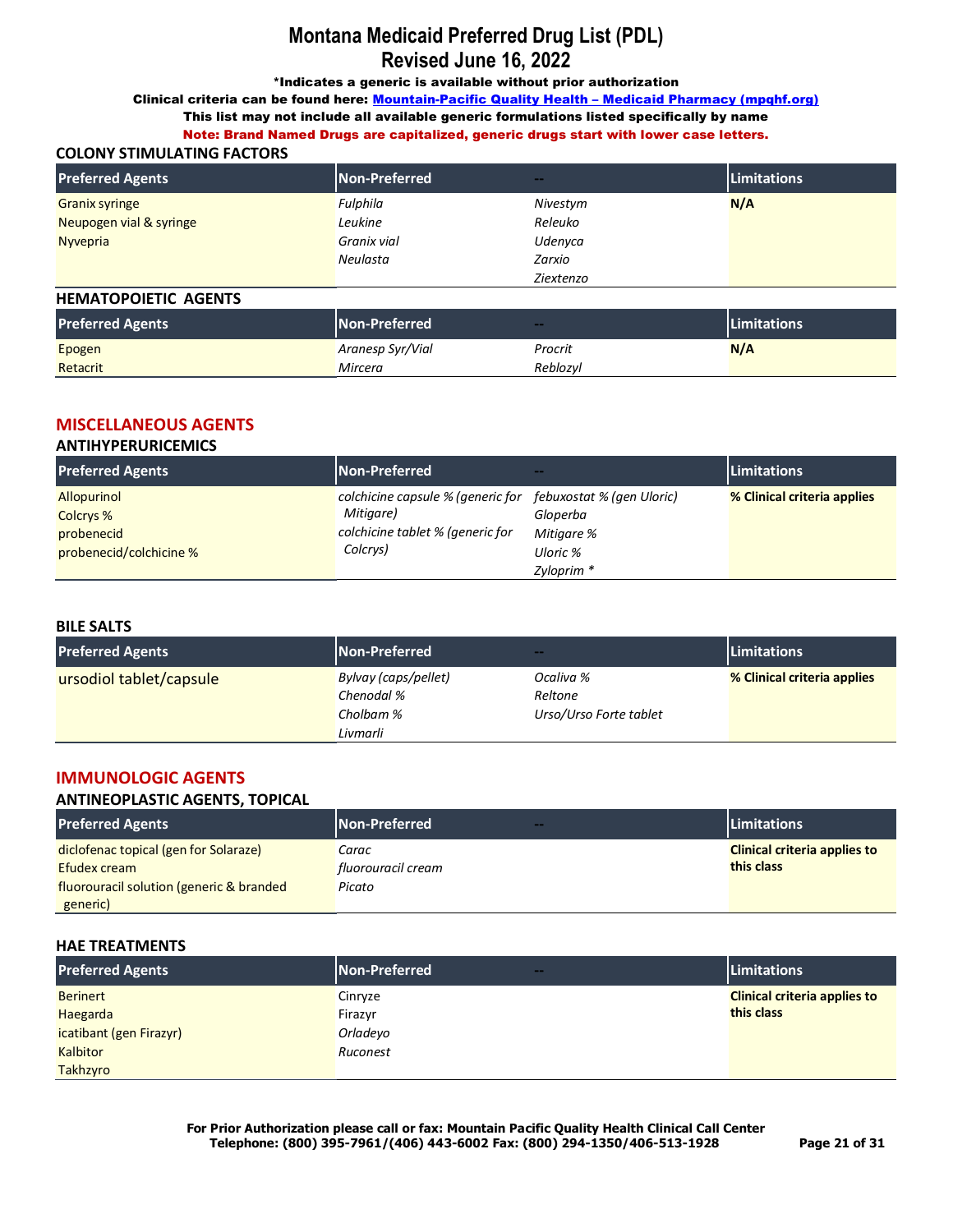\*Indicates a generic is available without prior authorization

Clinical criteria can be found here: Mountain-Pacific Quality Health - Medicaid Pharmacy (mpqhf.org) This list may not include all available generic formulations listed specifically by name

Note: Brand Named Drugs are capitalized, generic drugs start with lower case letters.

### **IMMUNOMODULATORS**

| <b>Preferred Agents</b> | Non-Preferred | $\sim$           | Limitations                         |
|-------------------------|---------------|------------------|-------------------------------------|
| Cosentyx                | Actemra       | Rinvog ER        | <b>Clinical criteria applies to</b> |
| Enbrel                  | Cibingo       | Silig            | this class                          |
| <b>Enbrel Mini</b>      | Cimzia        | Simponi          |                                     |
| <b>Humira</b>           | Cimzia Kit    | Skyrizi          |                                     |
| <b>Humira Pediatric</b> | Enbrel vial   | <b>Stelara</b>   |                                     |
|                         | Enspryng      | Taltz            |                                     |
|                         | Ilumya        | Tremfya          |                                     |
|                         | Kevzara       | Xeljanz          |                                     |
|                         | Kineret       | Xeljanz solution |                                     |
|                         | Olumiant      | Xeljanz XR       |                                     |
|                         | Orencia       | Zeposia          |                                     |
|                         | Otezla        |                  |                                     |

#### **IMMUNOSUPPRESSANTS**

| <b>Preferred Agents</b>              | Non-Preferred        |                       | Limitations |
|--------------------------------------|----------------------|-----------------------|-------------|
| azathioprine                         | Astagraf XL          | mycophenolic acid     | N/A         |
| cyclosporine (gen Neoral)            | Azasan               | <b>Myfortic</b>       |             |
| Gengraf                              | Cellcept             | Neoral *              |             |
| mycophenolate (gen Cellcept) cap/tab | cyclosporine capsule | Prograf caps *        |             |
| Rapamune soln                        | <b>Envarsus XR</b>   | Prograf granules pack |             |
| Sandimmune caps                      | everolimus           | Rapamune tabs *       |             |
| sirolimus tab                        | $Imuran$ *           | Rezurock              |             |
| tacrolimus caps                      | mycophenolate susp   | Sandimmune solution   |             |
| <b>Zortress</b>                      |                      | sirolimus soln        |             |
|                                      |                      | Tavneos               |             |

#### **IMMUNOMODULATORS, ATOPIC DERMATITIS**

| <b>Preferred Agents</b> | <b>Non-Preferred</b> | $-$                       | <b>Limitations</b>            |
|-------------------------|----------------------|---------------------------|-------------------------------|
| <b>Elidel</b>           | Adbry                | pimecrolimus (gen Elidel) | <b>Clinical criteria and</b>  |
| Eucrisa                 | Dupixent             | Protopic                  | quantity limits apply to this |
|                         | Opzelura             | tacrolimus ointment       | class                         |

#### **IMMUNOMODULATORS, TOPICAL**

| <b>Preferred Agents</b>   | <b>Non-Preferred</b>          | $-$                | <b>Limitations</b> |
|---------------------------|-------------------------------|--------------------|--------------------|
| imiguimod 5% (gen Aldara) | Aldara *                      | Podofilox solution | N/A                |
|                           | Condylox gel                  | Veregen            |                    |
|                           | imiquimod 3.75% (gen Zyclara) | Zvclara            |                    |

#### **METHOTREXATE PRODUCTS**

| <b>Preferred Agents</b> | <b>Non-Preferred</b> | $\sim$  | <b>Limitations</b> |
|-------------------------|----------------------|---------|--------------------|
| methotrexate PF vial    | Otrexup              | Trexall | N/A                |
| methotrexate tablet     | Rasuvo               | Xatmep  |                    |
| methotrexate vial       | Reditrex             |         |                    |

For Prior Authorization please call or fax: Mountain Pacific Quality Health Clinical Call Center Telephone: (800) 395-7961/(406) 443-6002 Fax: (800) 294-1350/406-513-1928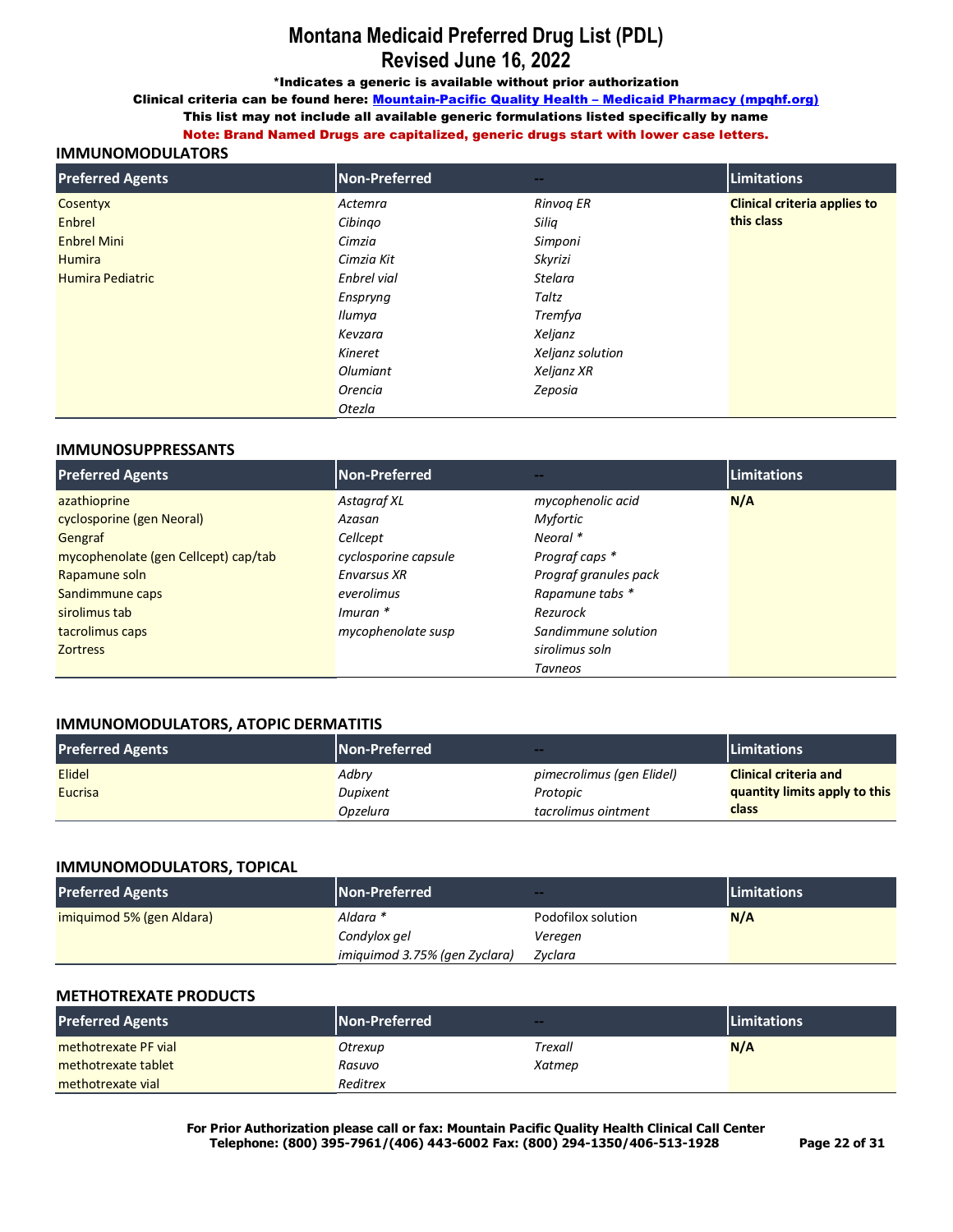\*Indicates a generic is available without prior authorization

Clinical criteria can be found here: Mountain-Pacific Quality Health - Medicaid Pharmacy (mpqhf.org)

This list may not include all available generic formulations listed specifically by name Note: Brand Named Drugs are capitalized, generic drugs start with lower case letters.

#### **OPHTHALMICS**

#### **ALPHA2 ADRENERGIC AGENTS - GLAUCOMA**

| <b>Preferred Agents</b> | <b>Non-Preferred</b>   | $-1$                     | <b>Limitations</b> |
|-------------------------|------------------------|--------------------------|--------------------|
| Alphagan P              | apraclonidine          | brimonidine/timolol (gen | N/A                |
| brimonidine 0.2%        | brimonidine 0.15% (gen | Combigan)                |                    |
| Combigan                | Alphagan P 0.15%)      | <i>lopidine</i>          |                    |
| Simbrinza               |                        |                          |                    |

#### **ANTIBIOTIC-STEROID COMBINATIONS**

| <b>Preferred Agents</b>          | Non-Preferred             | --                         | <b>Limitations</b> |
|----------------------------------|---------------------------|----------------------------|--------------------|
| neomycin/polymixin/dexamethasone | Blephamide drops/ointment | Pred-G drops/ointment      | N/A                |
| <b>Tobradex ointment</b>         | Maxitrol Drops/Oint *     | sulfacetamide/prednisolone |                    |
| <b>Tobradex suspension</b>       | neomycin/bacitracin/      | <b>Tobradex ST</b>         |                    |
|                                  | polymixin/HC              | tobramycin/dexamethasone   |                    |
|                                  | neomycin/polymixin/HC     | Zylet                      |                    |

#### **ANTI-INFLAMMATORIES - NSAIDS**

| <b>Preferred Agents</b> | <b>Non-Preferred</b> | $\sim$                    | <b>Limitations</b> |
|-------------------------|----------------------|---------------------------|--------------------|
| diclofenac sodium       | Acular               | Ilevro                    | N/A                |
| flurbiprofen sodium     | <b>Acular LS</b>     | ketorolac ophth 0.4% (LS) |                    |
|                         | Acuvail              | ketorolac ophth 0.5%      |                    |
|                         | <b>Bromfenac</b>     | Nevanac                   |                    |
|                         | <b>Bromsite</b>      | Prolensa                  |                    |

### **ANTI-INFLAMMATORIES - STEROIDS**

| <b>Preferred Agents</b> | Non-Preferred               | --                        | <b>Limitations</b> |
|-------------------------|-----------------------------|---------------------------|--------------------|
| Durezol                 | dexamethasone               | Lotemax Gel/Ointment      | N/A                |
| fluorometholone         | difluprednate (gen Durezol) | loteprednol (gen Lotemax) |                    |
| <b>Lotemax Drops</b>    | Flarex                      | <b>Maxidex</b>            |                    |
| prednisolone acetate    | FML                         | Pred Forte                |                    |
|                         | <b>FML Forte</b>            | Pred Mild                 |                    |
|                         | <b>FML SOP</b>              | prednisolone sod phos     |                    |
|                         | Inveltys                    |                           |                    |
|                         |                             |                           |                    |

#### **BETA BLOCKERS - GLAUCOMA**

| <b>Preferred Agents</b> | Non-Preferred    | $\sim$                         | Limitations |
|-------------------------|------------------|--------------------------------|-------------|
| Combigan                | betaxolol 0.5%   | levobunolol                    | N/A         |
| timolol solution        | <b>Betimol</b>   | timolol (gen Istalol)          |             |
| timolol gel solution    | Betoptic S 0.25% | timolol (gen Timoptic Ocudose) |             |
|                         | carteolol        | Timoptic *                     |             |
|                         | <b>Istalol</b>   | Timoptic Ocudose               |             |
|                         |                  | Timoptic-XE *                  |             |

For Prior Authorization please call or fax: Mountain Pacific Quality Health Clinical Call Center Telephone: (800) 395-7961/(406) 443-6002 Fax: (800) 294-1350/406-513-1928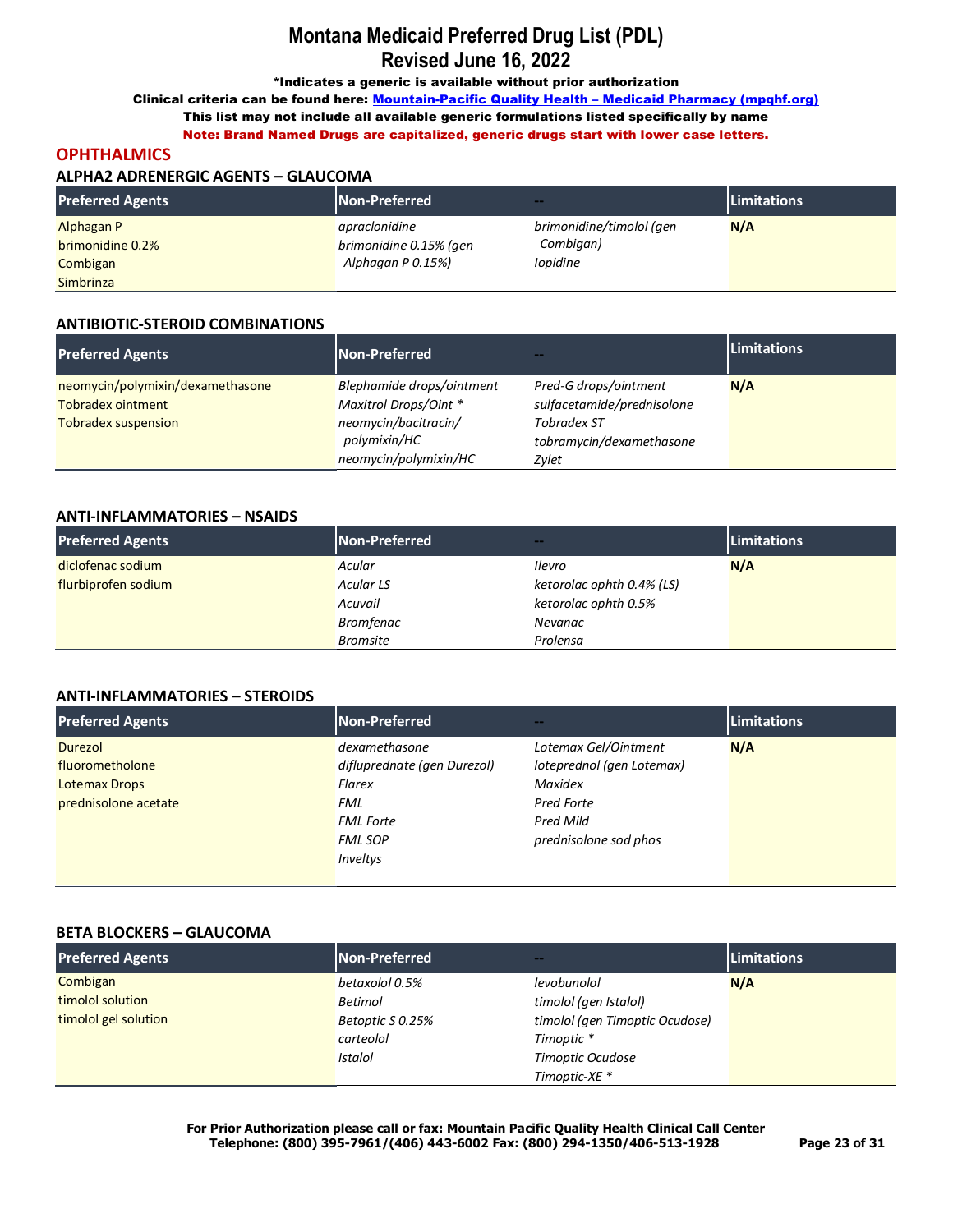\*Indicates a generic is available without prior authorization

Clinical criteria can be found here: Mountain-Pacific Quality Health - Medicaid Pharmacy (mpqhf.org)

This list may not include all available generic formulations listed specifically by name Note: Brand Named Drugs are capitalized, generic drugs start with lower case letters.

## **GLAUCOMA, OTHERS**

| <b>Preferred Agents</b> | Non-Preferred            | <b>Service</b>              | <b>Limitations</b> |  |
|-------------------------|--------------------------|-----------------------------|--------------------|--|
| dorzolamide             | Azopt                    | dorzolamide/timolol/PF (gen | N/A                |  |
| dorzolamide/timolol     | brinzolamide (gen Azopt) | Cosopt PF)                  |                    |  |
| Rhopressa               | Cosopt *                 | Trusopt *                   |                    |  |
| Rocklatan               | Cosopt PF                |                             |                    |  |
| <b>Simbrinza</b>        |                          |                             |                    |  |

## **OPHTHALMIC ALLERGIC CONJUNCTIVITIS**

| <b>Preferred Agents</b> | Non-Preferred             | --               | <b>Limitations</b> |
|-------------------------|---------------------------|------------------|--------------------|
| cromolyn sodium         | Alocril                   | epinastine       | N/A                |
| ketotifen OTC           | Alomide                   | Lastacaft        |                    |
| olopatadine 0.1% Rx     | Alrex                     | olopatadine 0.2% |                    |
| Pazeo (while available) | Azelastine                | Pataday          |                    |
| Zaditor OTC             | bepotastine (gen Bepreve) | Zerviate         |                    |
|                         | Bepreve                   |                  |                    |

## OPHTHALMIC - ANTI-INFLAMMATORY/IMMUNOMODULATOR

| <b>Preferred Agents</b>   | <b>Non-Preferred</b><br>$-1$ | <b>Limitations</b> |
|---------------------------|------------------------------|--------------------|
| <b>Restasis Multidose</b> | Cegua                        | N/A                |
| <b>Restasis Unit Dose</b> | cyclosporine (gen Restasis)  |                    |
| <b>Xiidra</b>             | Eysuvis                      |                    |
|                           | Tyrvava                      |                    |

## **OPHTHALMIC PROSTAGLANDIN AGONISTS**

| <b>Preferred Agents</b> | Non-Preferred       | $-1$      | <b>Limitations</b> |
|-------------------------|---------------------|-----------|--------------------|
| latanoprost             | bimatoprost         | Vyzulta   | N/A                |
|                         | (gen Lumigan 0.03%) | Xalatan * |                    |
|                         | Lumigan 0.01%       | Xelpros   |                    |
|                         | travaprost          | Zioptan   |                    |
|                         | Travatan Z          |           |                    |

#### **OPHTHALMIC QUINOLONES**

| <b>Preferred Agents</b> | Non-Preferred           | $\sim$       | Limitations |
|-------------------------|-------------------------|--------------|-------------|
| ciprofloxacin drops     | <b>Besivance</b>        | Moxeza       | N/A         |
| ofloxacin drops         | Ciloxan drops*/ointment | moxifloxacin |             |
| Vigamox                 | qatifloxacin            | Ocuflox *    |             |
|                         | levofloxacin            | Zymaxid      |             |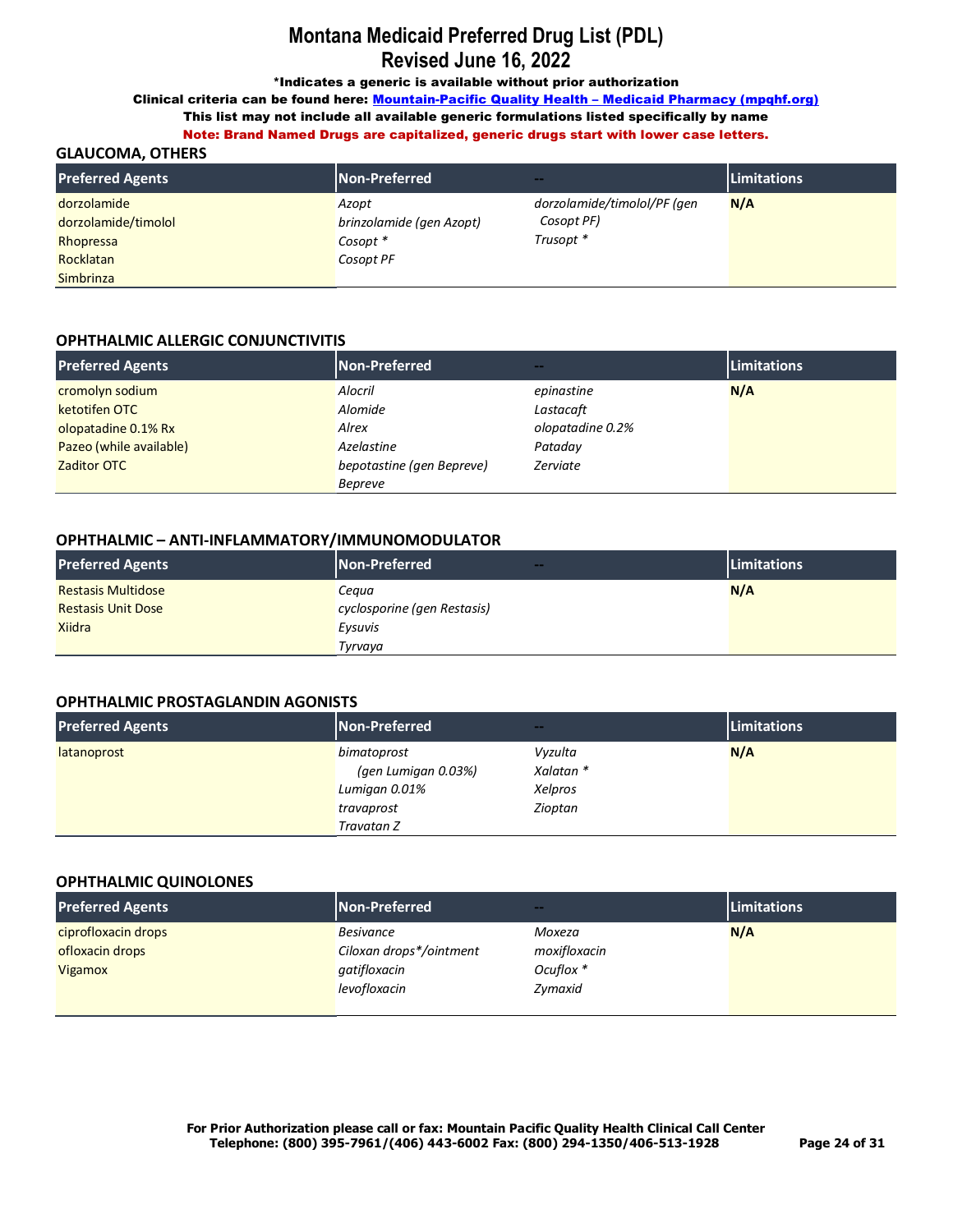\*Indicates a generic is available without prior authorization

Clinical criteria can be found here: Mountain-Pacific Quality Health - Medicaid Pharmacy (mpqhf.org)

This list may not include all available generic formulations listed specifically by name Note: Brand Named Drugs are capitalized, generic drugs start with lower case letters.

## **OTICS**

### **OTIC ANTI-INFECTIVES AND ANESTHETICS**

| <b>Preferred Agents</b> | <b>Non-Preferred</b> ا<br>$\sim$ | <b>Limitations</b> |
|-------------------------|----------------------------------|--------------------|
| acetic acid             | acetic acid HC                   | N/A                |

### **OTIC ANTIBIOTICS**

| <b>Preferred Agents</b>         | Non-Preferred                | ---                      | <b>Limitations</b> |
|---------------------------------|------------------------------|--------------------------|--------------------|
| Ciprodex                        | Cipro HC                     | ciproflox/fluocinolone   | N/A                |
| neomycin/polymixin/HC soln/susp | ciprofloxacin HCl otic       | Coly-Mycin S             |                    |
| ofloxacin drops                 | ciproflox/dexameth otic susp | Cortisporin-TC otic susp |                    |
|                                 | (gen Ciprodex)               | Otovel                   |                    |

### **OTIC ANTI-INFLAMMATORY**

| <b>Preferred Agents</b>    | <b>Non-Preferred</b><br>$-$ | <b>Limitations</b> |
|----------------------------|-----------------------------|--------------------|
| Dermotic Oil               | Flac Otic Oil               | N/A                |
| fluocinolone acetonide oil |                             |                    |

## **PAH AGENTS**

#### **ENDOTHELIN RECEPTOR ANTAGONISTS**

| <b>Preferred Agents</b>    | Non-Preferred           | $-$     | <b>Limitations</b>                  |
|----------------------------|-------------------------|---------|-------------------------------------|
| ambrisentan (gen Letairis) | bosentan (gen Tracleer) | Opsumit | <b>Clinical criteria applies to</b> |
| Tracleer                   | Letairis                |         | this class                          |

## **PROSTACYCLINS FOR PAH, INHALATION AND ORAL**

| <b>Preferred Agents</b> | Non-Preferred<br>$-$ | <b>Limitations</b>                  |
|-------------------------|----------------------|-------------------------------------|
| <b>Tyyaso Inh Sol</b>   | Orenitram ER         | <b>Clinical criteria applies to</b> |
| Ventavis Inh            | Tyvaso DPI           | this class                          |
|                         | Uptravi              |                                     |
|                         | Uptravi Dose Pak     |                                     |

#### **PDE INHIBITORS AND OTHERS FOR PPH/PAH**

| <b>Preferred Agents</b>       | <b>Non-Preferred</b><br>---   | <b>Limitations</b>                  |
|-------------------------------|-------------------------------|-------------------------------------|
| Alyq 20mg (gen Adcirca)       | Adcirca                       | <b>Clinical criteria applies to</b> |
| <b>Revatio susp</b>           | Adempas                       | this class                          |
| sildenafil tabs (gen Revatio) | Revatio tabs                  |                                     |
| tadalafil 20mg (gen Adcirca)  | sildenafil susp (gen Revatio) |                                     |

**For Prior Authorization please call or fax: Mountain Pacific Quality Health Clinical Call Center Telephone: (800) 395-7961/(406) 443-6002 Fax: (800) 294-1350/406-513-1928 Page 25 of 31**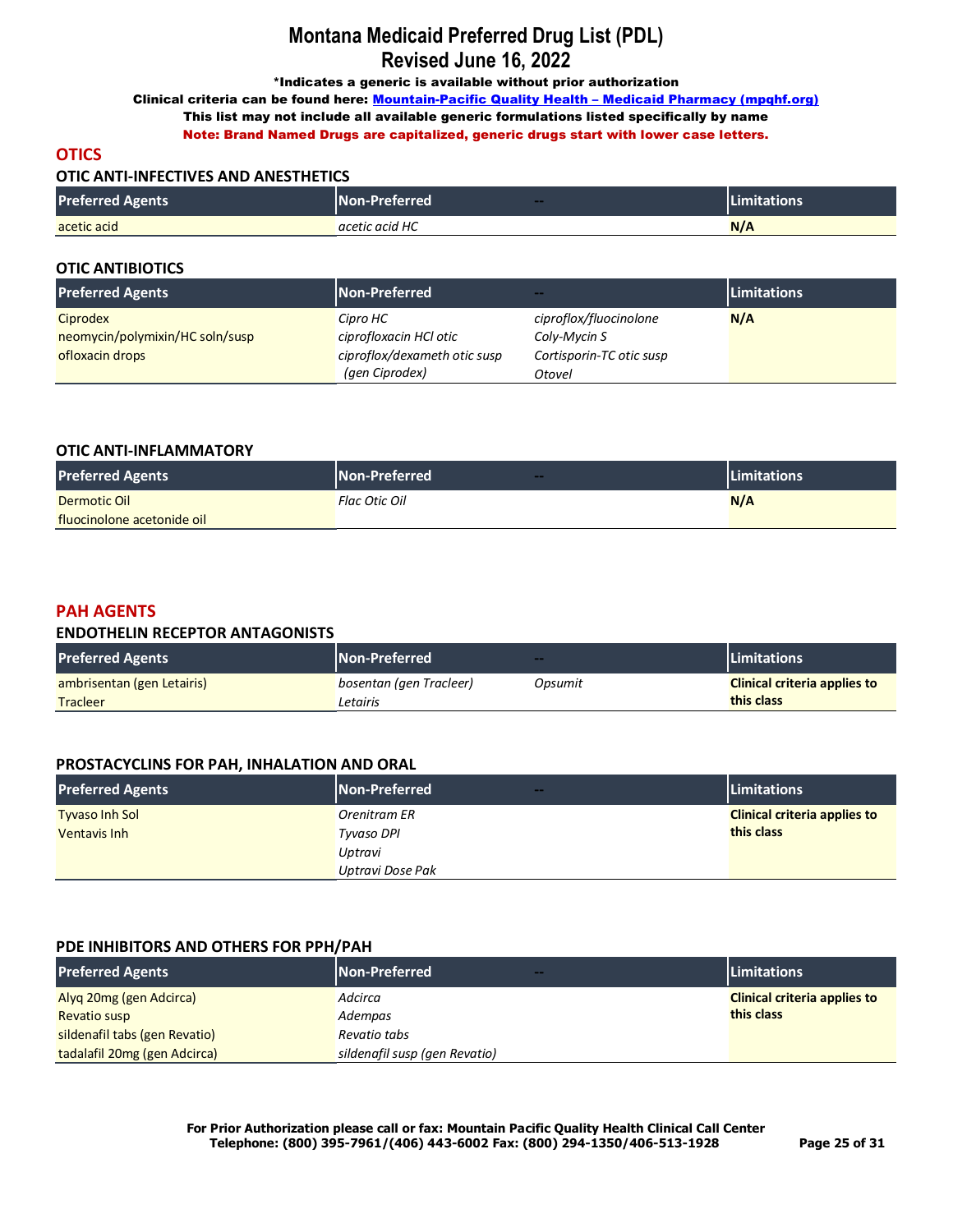\*Indicates a generic is available without prior authorization

Clinical criteria can be found here: Mountain-Pacific Quality Health - Medicaid Pharmacy (mpqhf.org)

This list may not include all available generic formulations listed specifically by name

Note: Brand Named Drugs are capitalized, generic drugs start with lower case letters.

#### PLATELET AGGREGATION INHIBITORS **PLATELET AGGREGATION INHIBITORS**

| <u>LATELI AUURLUATION INITIDITUM</u> |               |           |             |
|--------------------------------------|---------------|-----------|-------------|
| <b>Preferred Agents</b>              | Non-Preferred | $-1$      | Limitations |
| aspirin                              | Effient *     | Zontivity | N/A         |
| aspirin-dipyridamole                 | Plavix *      |           |             |
| <b>Brilinta</b>                      |               |           |             |
| clopidogrel                          |               |           |             |
| dipyridamole                         |               |           |             |
| prasugrel                            |               |           |             |

## **RESPIRATORY**

#### **COPD AGENTS**

| <b>Non-Preferred</b> |                    | <b>Limitations</b>          |
|----------------------|--------------------|-----------------------------|
| Bevespi u            | Spiriva Respimat μ | % Clinical criteria applies |
| Breztri Aerosphere µ | Trelegy Ellipta µ  | <b>µ Duplication of</b>     |
| Daliresp %           | Tudorza µ          | ipratropium products not    |
| Duaklir Pressair     | Yupelri            | allowed                     |
| Incruse Ellipta µ    |                    |                             |
| Lonhala Magnair µ    |                    |                             |
| Seebri Neohaler µ    |                    |                             |
|                      |                    |                             |

#### **ANTI-ALLERGENS**

| <b>Preferred Agents</b> | Non-Preferred        | $-$      | <b>Limitations</b>                                |
|-------------------------|----------------------|----------|---------------------------------------------------|
| N/A                     | Oralair<br>Palforzia | Ragwitek | <b>Clinical criteria applies to</b><br>this class |

### ANTIHISTAMINES NON-SEDATING, AND DECONGESTANT COMBOS

| <b>Preferred Agents</b>           | Non-Preferred               | --                      | <b>Limitations</b> |
|-----------------------------------|-----------------------------|-------------------------|--------------------|
| cetirizine solution OTC           | cetirizine chewable OTC     | fexofenadine-D OTC      | N/A                |
| cetirizine syrup Rx               | cetirizine soln 5mg/5mL OTC | levocetirizine soln     |                    |
| cetirizine tablets OTC            | cetirizine-D OTC            | loratadine chewable OTC |                    |
| levocetirizine tablets Rx and OTC | Clarinex                    | loratadine-DOTC         |                    |
| loratadine syrup OTC              | Clarinex-D                  | loratadine ODT OTC      |                    |
| loratadine tablets OTC            | desloratadine               |                         |                    |
|                                   | fexofenadine tabs OTC       |                         |                    |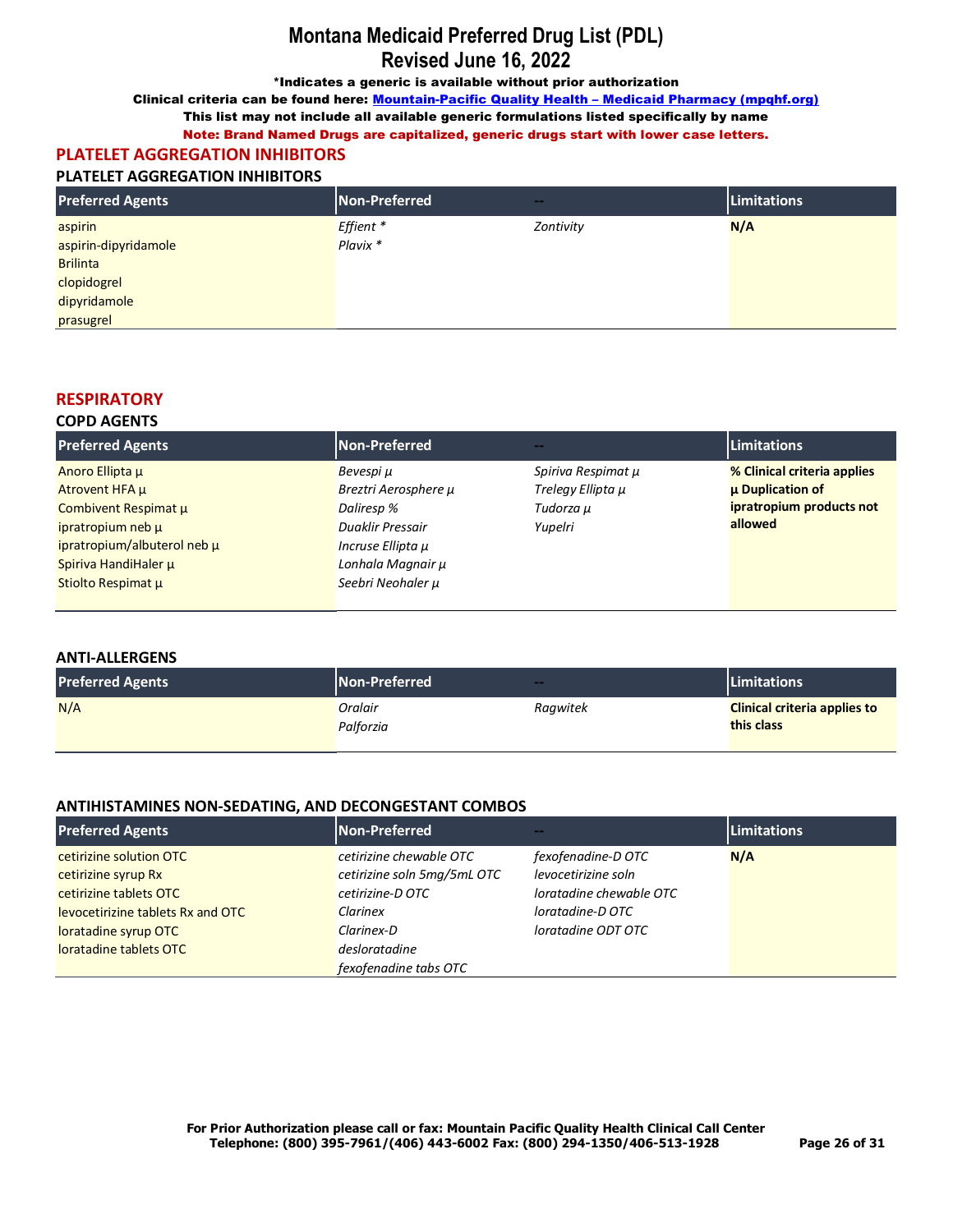\*Indicates a generic is available without prior authorization

Clinical criteria can be found here: Mountain-Pacific Quality Health - Medicaid Pharmacy (mpqhf.org) This list may not include all available generic formulations listed specifically by name Note: Brand Named Drugs are capitalized, generic drugs start with lower case letters.

### **BETA AGONISTS: SHORT-ACTING MDI AND NEBS**

| <b>Preferred Agents</b>                                     | Non-Preferred                                                                                                                    | --                                                                                              | <b>Limitations</b> |
|-------------------------------------------------------------|----------------------------------------------------------------------------------------------------------------------------------|-------------------------------------------------------------------------------------------------|--------------------|
| albuterol nebs<br><b>ProAir HFA</b><br><b>Proventil HFA</b> | albuterol HFA (generic Proair<br>8.5a)<br>albuterol HFA (generic Proventil<br>6.7a)<br>levalbuterol HFA<br>levalbuterol inh soln | ProAir Digihaler<br><b>ProAir Respiclick</b><br>Ventolin HFA<br>Xopenex HFA<br>Xopenex inh soln | N/A                |

### **BETA AGONISTS: LONG-ACTING MDI & NEBS**

| <b>Preferred Agents</b> | <b>Non-Preferred</b>       | $-1$                         | <b>Limitations</b> |
|-------------------------|----------------------------|------------------------------|--------------------|
| <b>Serevent Diskus</b>  | arformoterol (gen Brovana) | formoterol (gen Perforomist) | N/A                |
|                         | Brovana                    | Perforomist                  |                    |
|                         |                            | Striverdi Respimat           |                    |

#### **BETA AGONISTS: COMBINATION PRODUCTS**

| <b>Preferred Agents</b> | <b>Non-Preferred</b>            | --                              | <b>Limitations</b> |
|-------------------------|---------------------------------|---------------------------------|--------------------|
| <b>Advair Diskus</b>    | AirDuo                          | fluticasone/salmeterol (generic | N/A                |
| <b>Advair HFA</b>       | Breo Ellipta                    | Airduo)                         |                    |
| <b>Dulera</b>           | budesonide/formoterol (gen      | Wixela                          |                    |
| Symbicort               | Symbicort)                      |                                 |                    |
|                         | fluticasone/salmeterol (generic |                                 |                    |
|                         | Advair)                         |                                 |                    |

## **CORTICOSTEROIDS INHALED**

| <b>Preferred Agents</b>   | Non-Preferred          | $\sim$                     | <b>Limitations</b> |
|---------------------------|------------------------|----------------------------|--------------------|
| <b>Asmanex Twisthaler</b> | Alvesco                | <b>Flovent Diskus</b>      | N/A                |
| budesonide respules       | Armonair               | <b>Pulmicort Flexhaler</b> |                    |
| <b>Flovent HFA</b>        | <b>Arnuity Ellipta</b> | <b>Pulmicort Respules</b>  |                    |
|                           | Asmanex HFA            | <b>OVAR Redihaler</b>      |                    |

#### **EPINEPHRINE – SELF INJECTED**

| <b>Preferred Agents</b> | INon-Preferred \           | $-$     | <b>ILimitations</b> |
|-------------------------|----------------------------|---------|---------------------|
| Epipen/Epipen Jr        | epinephrine, self-injected | Symjepi | N/A                 |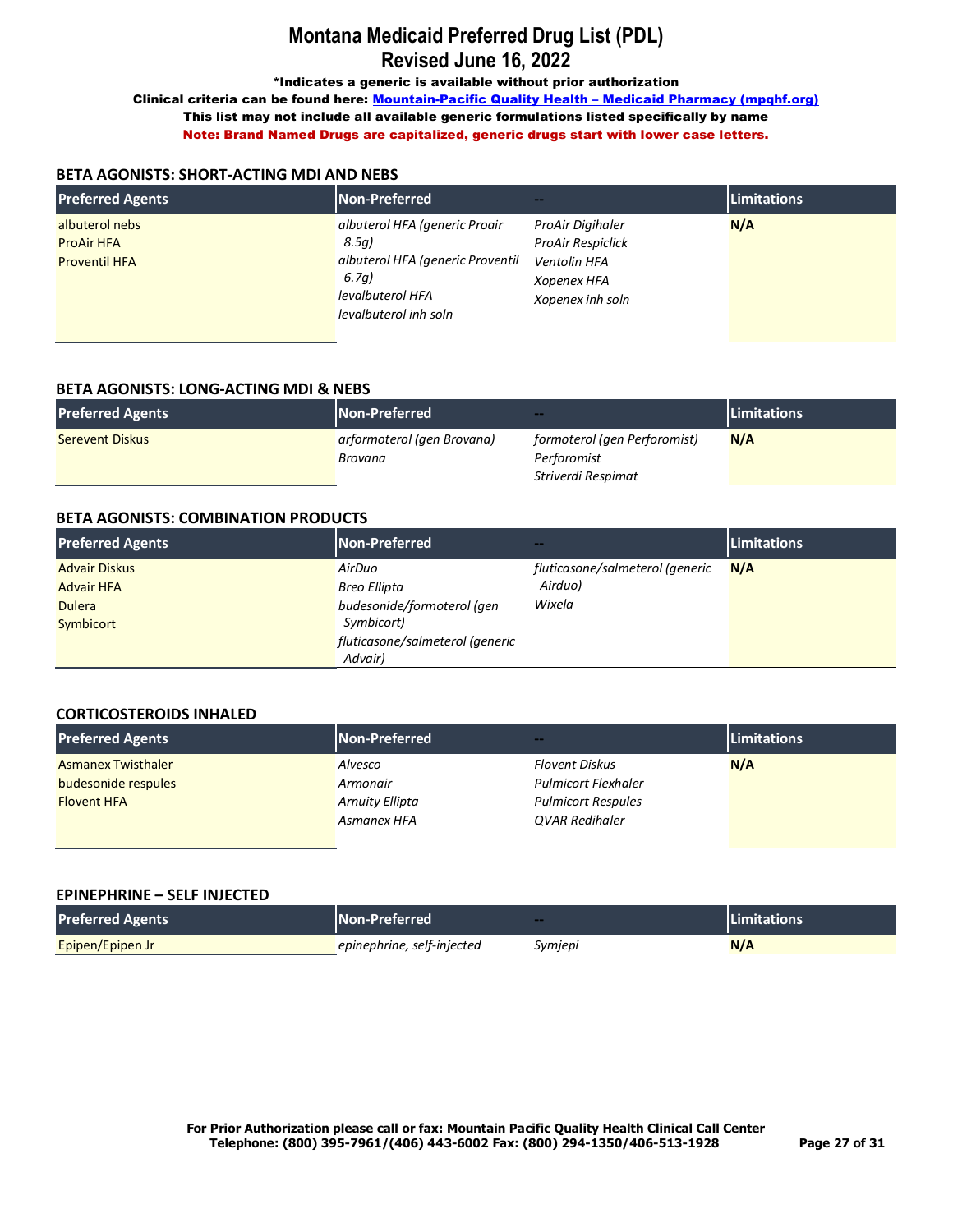\*Indicates a generic is available without prior authorization

Clinical criteria can be found here: Mountain-Pacific Quality Health - Medicaid Pharmacy (mpqhf.org) This list may not include all available generic formulations listed specifically by name Note: Brand Named Drugs are capitalized, generic drugs start with lower case letters.

### **GLUCOCORTICOIDS, ORAL**

| <b>Preferred Agents</b>                      | <b>Non-Preferred</b>          |                                | <b>Limitations</b>          |
|----------------------------------------------|-------------------------------|--------------------------------|-----------------------------|
| budesonide EC                                | Alkindi Sprinkle              | Millipred DP tab DS Pk         | % Clinical criteria applies |
| dexamethasone Intensol                       | Cortef                        | Millipred tablet               |                             |
| dexamethasone solution and tablet            | cortisone                     | Ortikos                        |                             |
| hydrocortisone                               | Decadron                      | Prednisone Intensol            |                             |
| methylprednisolone 4mg                       | dexamethasone elixir          | prednisolone ODT               |                             |
| methylprednisolone tab DS pak                | dexamethasone pak (gen        | prednisolone sod phos sol (gen |                             |
| prednisolone sodium phos sol (gen Pediapred) | Dexpak)                       | Millipred & Veripred)          |                             |
| prednisolone solution                        | Emflaza %                     | Rayos %                        |                             |
| prednisone solution                          | Hemady                        | Taperdex (gen Dexpak)          |                             |
| prednisone tab DS pak                        | Medrol                        | Tarpeyo                        |                             |
| prednisone tablet                            | Medrol DS PK                  |                                |                             |
|                                              | methylprednisolone 8mg, 16mg, |                                |                             |
|                                              | and 32mg tabs                 |                                |                             |

#### **IDIOPATHIC PULMONARY FIBROSIS**

| <b>Preferred Agents</b> | <b>Non-Preferred</b> | Limitations                         |
|-------------------------|----------------------|-------------------------------------|
| <b>Esbriet</b>          | N/A                  | <b>Clinical criteria applies to</b> |
| <b>Ofev</b>             |                      | this class                          |

#### **INTRANASAL ANTIHISTAMINES AND OTHERS**

| <b>Preferred Agents</b>           | Non-Preferred             | $-$         | <b>Limitations</b> |
|-----------------------------------|---------------------------|-------------|--------------------|
| azelastine 0.1% (generic Astelin) | azelastine 0.15% (generic | olopatadine | N/A                |
| ipratropium nasal                 | Astepro)                  | Patanase    |                    |
|                                   |                           |             |                    |

#### **INTRANASAL CORTICOSTEROIDS**

| <b>Preferred Agents</b> | <b>Non-Preferred</b>     | --                | <b>Limitations</b> |
|-------------------------|--------------------------|-------------------|--------------------|
| fluticasone RX          | azelastine/fluticasone   | <b>Nasonex</b>    | N/A                |
|                         | Beconase AQ              | <b>Omnaris</b>    |                    |
|                         | budesonide nasal         | <b>Onasl</b>      |                    |
|                         | Dymista                  | triamcinolone OTC |                    |
|                         | flunisolide              | Xhance            |                    |
|                         | fluticasone OTC          | Zetonna           |                    |
|                         | mometasone (gen Nasonex) |                   |                    |

#### **LEUKOTRIENE RECEPTOR ANTAGONISTS**

| <b>Preferred Agents</b>        | Non-Preferred                    | --                                                               | <b>Limitations</b> |
|--------------------------------|----------------------------------|------------------------------------------------------------------|--------------------|
| montelukast tablet/chew tablet | Accolate<br>montelukast gran pak | Singulair gran pak<br>Singulair tablet/chew tab *<br>zafirlukast | N/A                |

**For Prior Authorization please call or fax: Mountain Pacific Quality Health Clinical Call Center Telephone: (800) 395-7961/(406) 443-6002 Fax: (800) 294-1350/406-513-1928 Page 28 of 31**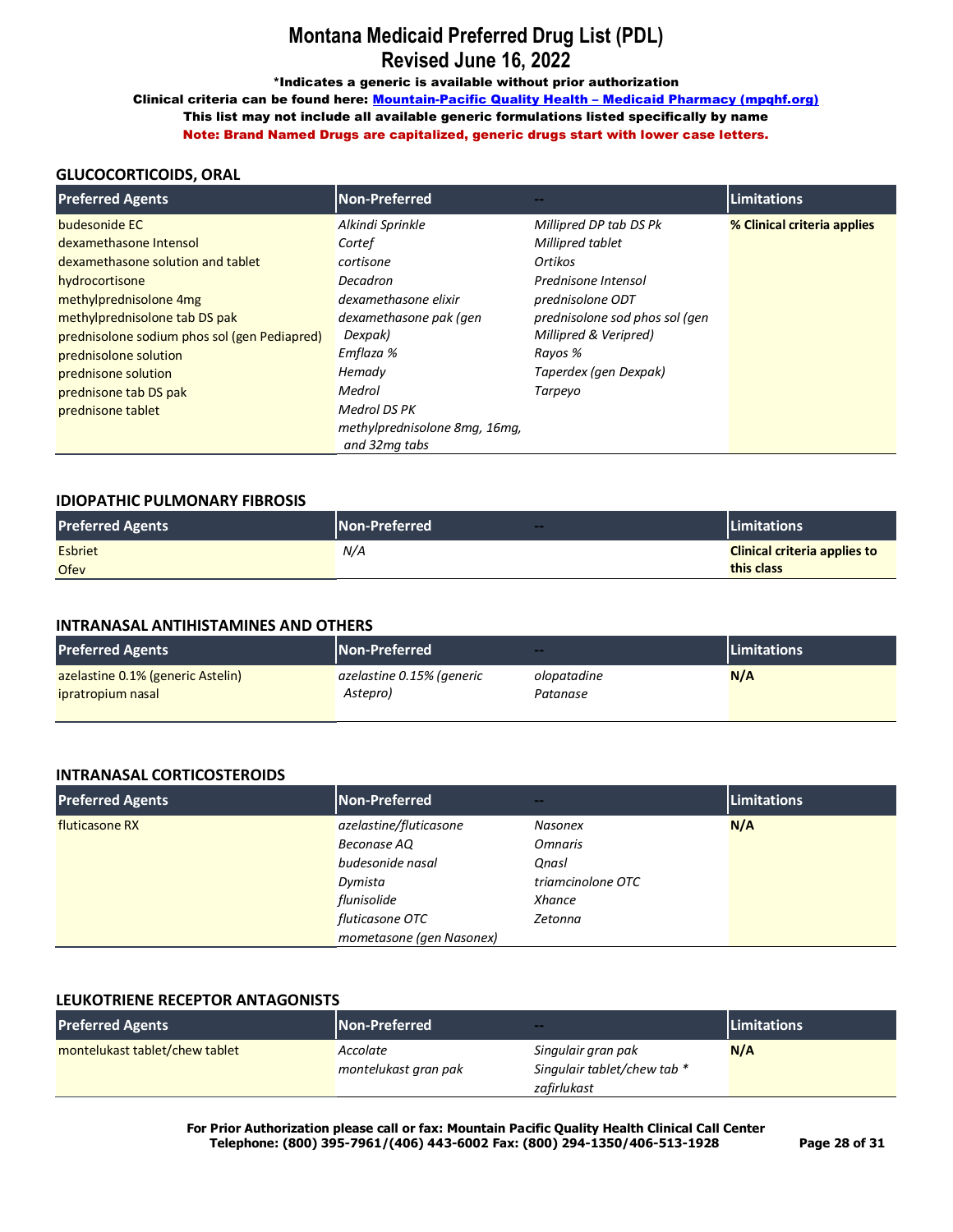\*Indicates a generic is available without prior authorization

Clinical criteria can be found here: Mountain-Pacific Quality Health - Medicaid Pharmacy (mpqhf.org) This list may not include all available generic formulations listed specifically by name Note: Brand Named Drugs are capitalized, generic drugs start with lower case letters.

## **TOBACCO CESSATION**

| <b>Preferred Agents</b>  | Non-Preferred<br><b><i><u>Property</u></i></b> | <b>Limitations</b>              |
|--------------------------|------------------------------------------------|---------------------------------|
| bupropion SR (gen Zyban) | Nicotrol Inhaler %                             | <b>Quantity limits apply to</b> |
| Chantix                  | Nicotrol Nasal Spray %                         | class                           |
| nicotine chewing gum OTC | varenicline (gen Chantix)                      |                                 |
| nicotine lozenge OTC     |                                                | % Clinical criteria applies     |
| nicotine transdermal OTC |                                                |                                 |

## **TOPICAL AGENTS**

## **ANTIPARASITICS – TOPICAL**

| <b>Preferred Agents</b>                   | Non-Preferred                |                                   | <b>Limitations</b>                |
|-------------------------------------------|------------------------------|-----------------------------------|-----------------------------------|
| <b>Natroba</b>                            | Elimite *                    | Ovide                             | <b>Monthly limits apply – One</b> |
| permethrin cream                          | Eurax Cream                  | piperonyl butoxide/pyrethrins kit | application per 34 days.          |
| permethrin OTC                            | Eurax Lotion                 | OTC                               |                                   |
| piperonyl butoxide/pyrethrins liquid OTC  | Ivermectin 0.5% (gen Sklice) | spinosad                          |                                   |
| piperonyl butoxide/pyrethrins shampoo OTC | lindane shampoo              | Vanalice                          |                                   |
|                                           | malathion                    |                                   |                                   |

#### **ANTIPSORIATICS – TOPICAL**

| <b>Preferred Agents</b> | Non-Preferred           | --                      | <b>Limitations</b>                  |
|-------------------------|-------------------------|-------------------------|-------------------------------------|
| calcipotriene cream     | calcipotriene foam/oint | Duobrii                 | <b>Clinical criteria applies to</b> |
| calcipotriene solution  | calcipotriene-betameth  | Enstilar foam           | this class                          |
|                         | oint/scalp              | Sorilux                 |                                     |
|                         | calcitriol              | Taclonex ointment/scalp |                                     |
|                         | Dovonex cream           | Vectical                |                                     |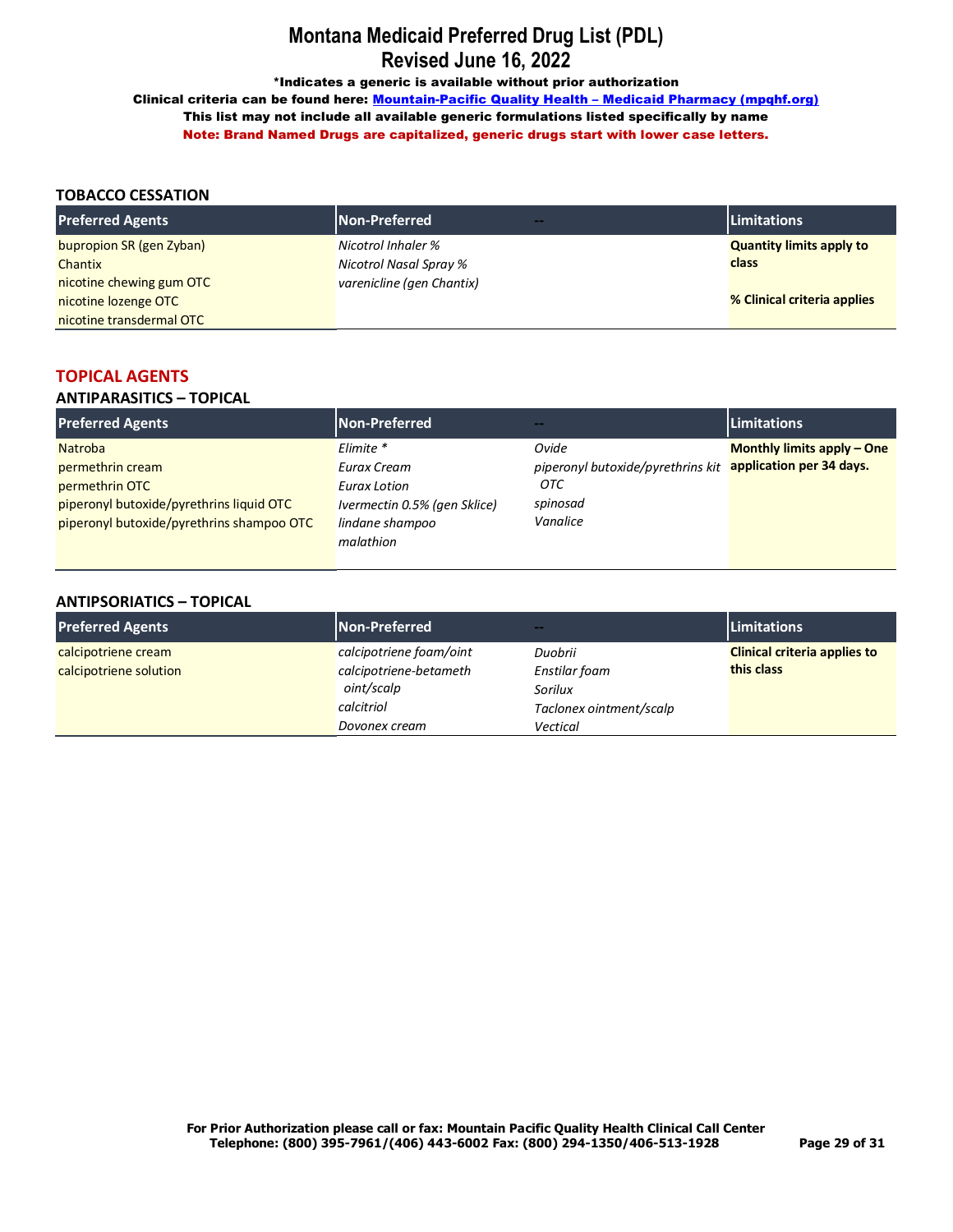\*Indicates a generic is available without prior authorization

Clinical criteria can be found here: Mountain-Pacific Quality Health - Medicaid Pharmacy (mpqhf.org)

This list may not include all available generic formulations listed specifically by name

Note: Brand Named Drugs are capitalized, generic drugs start with lower case letters.

## **MISC ACNE, TOPICAL**

| <b>Preferred Agents</b>                                                                               | Non-Preferred                                                                                                                                                                                                                                                                                                                      |                                                                                                                                                                                                                                                                                                                                                             | <b>Limitations</b>                             |
|-------------------------------------------------------------------------------------------------------|------------------------------------------------------------------------------------------------------------------------------------------------------------------------------------------------------------------------------------------------------------------------------------------------------------------------------------|-------------------------------------------------------------------------------------------------------------------------------------------------------------------------------------------------------------------------------------------------------------------------------------------------------------------------------------------------------------|------------------------------------------------|
| clindamycin/benzoyl peroxide (Duac 1.2-5%)<br>clindamycin phosphate solution<br>erythromycin solution | Acanya Gel<br>Aczone<br>Amzeeg<br>Arazlo<br>Avar products<br><b>Benzaclin</b><br>Benzamycin<br>benzoyl peroxide<br>BP-10-1<br>Cleocin-T<br>Clindacin<br>Clindagel<br>clindamycin/benzoyl perox.<br>(Benzaclin 1-5%)<br>clindamycin/benzoyl perox.<br>(Acanya 1.2-2.5%)<br>clindamycin phosphate<br>foam/gel/lotion/swab<br>dapsone | Ery gel/pads<br>erythromycin gel/swab<br>erythromycin-benzoyl peroxide<br>Evoclin<br>Klaron<br>Neuac<br><b>Onexton</b><br>Ovace/Ovace Plus<br>Rosanil<br>Rosula<br>SSS 10-5<br>sulfacetamide<br>sulfacetamide/sulfur<br>sulfacetamide/sulfur/urea<br>sulfacetamide sodium<br>sulfacetamide sodium/sulfur<br>Sumadan products<br>Sumaxin products<br>Winlevi | <b>Trial of 2 preferred agents</b><br>required |

#### **TOPICAL RETINOIDS**

| <b>Preferred Agents</b>                         | Non-Preferred                                                                                                                           |                                                                                                                                                                   | <b>Limitations</b>                                   |
|-------------------------------------------------|-----------------------------------------------------------------------------------------------------------------------------------------|-------------------------------------------------------------------------------------------------------------------------------------------------------------------|------------------------------------------------------|
| Differin Rx<br>Epiduo Forte gel pump<br>Retin-A | adapalene cream/gel<br>adapalene/benzoyl peroxide<br>Aklief<br>Altreno<br>Atralin<br>Avita<br>clindamycin/tretinoin gel<br>Differin OTC | Fabior<br>Retin-A Micro pump and tube<br>tazarotene foam (gen Fabior)<br>tazarotene cream (gen Tazorac)<br>tretinoin cream/gel<br>tretinoin microspheres<br>Ziana | <b>Requires clinical PA if &gt; 26</b><br>vears old. |

#### **TOPICAL, ROSACEA AGENTS**

| <b>Preferred Agents</b>                     | <b>Non-Preferred</b>             | --          | <b>Limitations</b> |
|---------------------------------------------|----------------------------------|-------------|--------------------|
| Metrocream (if on backorder, please utilize | azelaic acid (gen Finacea)       | Mirvaso     | N/A                |
| alternate preferred product)                | Finacea Gel/Foam                 | Noritate    |                    |
| Metrogel                                    | ivermectin 1% cr (gen Soolantra) | Rhofade     |                    |
|                                             | metronidazole cream              | Rosadan/kit |                    |
|                                             | metronidazole gel                | Soolantra   |                    |
|                                             | metronidazole lotion             | Zilxi       |                    |

**For Prior Authorization please call or fax: Mountain Pacific Quality Health Clinical Call Center Telephone: (800) 395-7961/(406) 443-6002 Fax: (800) 294-1350/406-513-1928 Page 30 of 31**